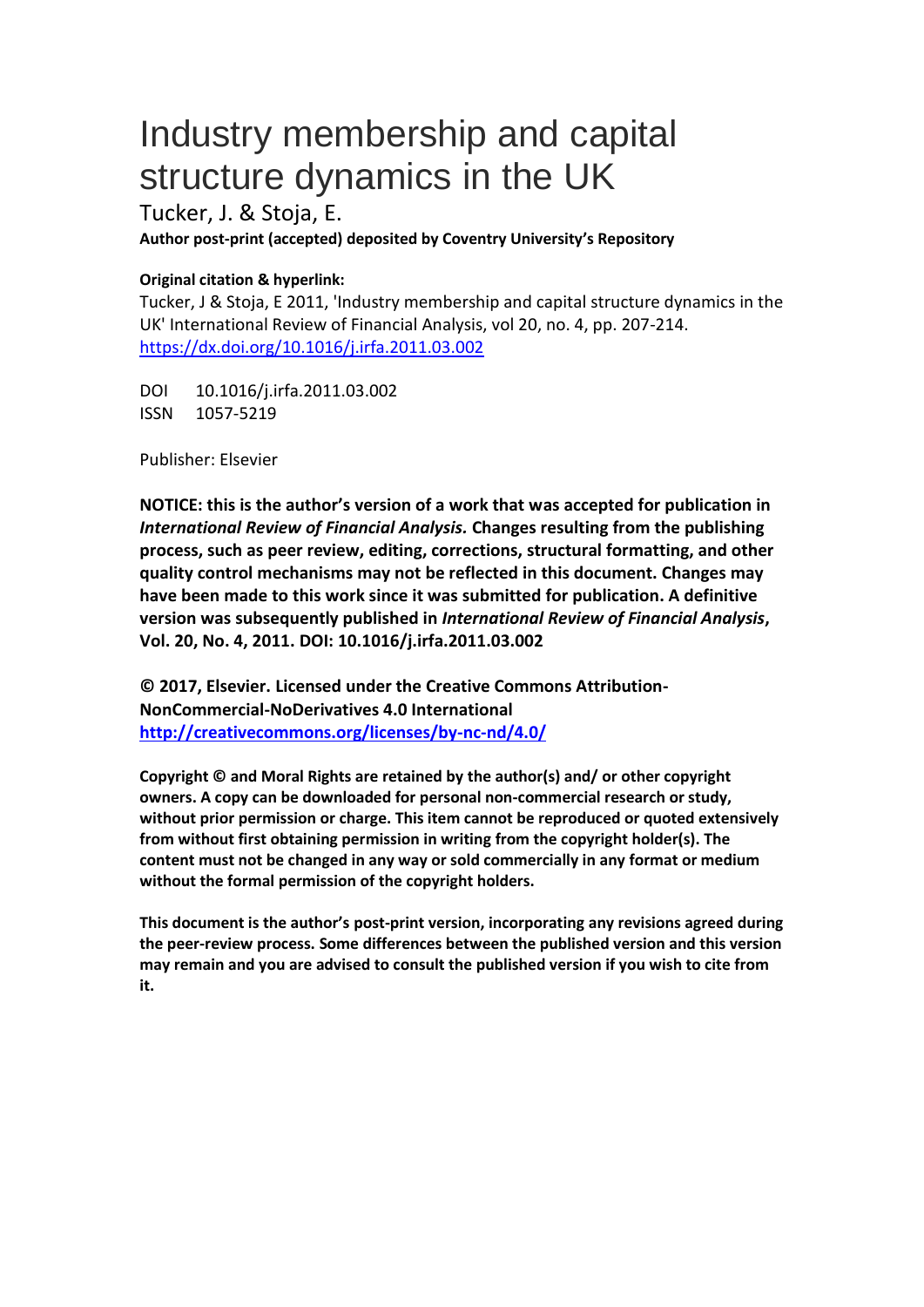# **Industry membership and capital structure dynamics**

# **in the UK**☆

Jon Tucker<sup>a,\*</sup>, Evarist Stoja<sup>b</sup>

*<sup>a</sup> Centre for Global Finance, Faculty of Business & Law, University of the West of England, Frenchay Campus, Coldharbour Lane, Bristol BS16 1QY, United Kingdom <sup>b</sup>Department of Accounting and Finance, School of Economics, Finance and Management, University of Bristol, 8 Woodland Road, Bristol BS8 1TN, United Kingdom*

## **ABSTRACT**

We examine the impact of industry membership on the capital structure dynamics of UK quoted firms over the period 1968 to 2006 by analysing how the components of common gearing ratios are adjusted in relation to one another. More specifically, if we find evidence of a cointegrating relationship between these components then we argue that this provides us with evidence of target gearing behaviour. Further, employing a novel approach, we test whether firms engage in targeting behaviour in the long-run whilst a hierarchy or pecking order of financing arises in the short-run. The paper is motivated by the conjecture that a synthesis of the pecking-order theory and the tradeoff theory is necessary. Arguably, while both theories can explain certain aspects of capital structure setting behaviour, neither provides a satisfactory general explanation of behaviour in the real-world. The results reveal that in the long-run, most firms demonstrate target gearing behaviour, though targeting is restricted to those measures most meaningful to a firm's particular industry. Adjustment towards a given target is rapid, taking on average no more than four years. In the short-run, old economy firms follow a standard pecking order whilst new economy firms choose equity in preference to debt when external financing is required. This provides some evidence in support of a synthesis approach to the determination of gearing while also highlighting the importance of industry membership to capital structure determination.

*Keywords:* Gearing; Targeting; Pecking order; Trade-off theory; Cointegration

JEL classification: G32

 $*$  Corresponding author. Tel.:  $+44(0)1173283754$ ; fax:  $+44(0)1173282289$ . Email addresses: [Jon.Tucker@uwe.ac.uk](mailto:Jon.Tucker@uwe.ac.uk) (J. Tucker), [E.Stoja@bristol.ac.uk](mailto:E.Stoja@bristol.ac.uk) (E. Stoja).

☆ We thank an anonymous referee, David Ashton, Mike Jones, Richard Harris, Paul Draper, and seminar participants at Queen's Management School, Manchester Business School, Durham Business School, and the UWE Centre for Global Finance for useful comments and suggestions. The usual disclaimer applies.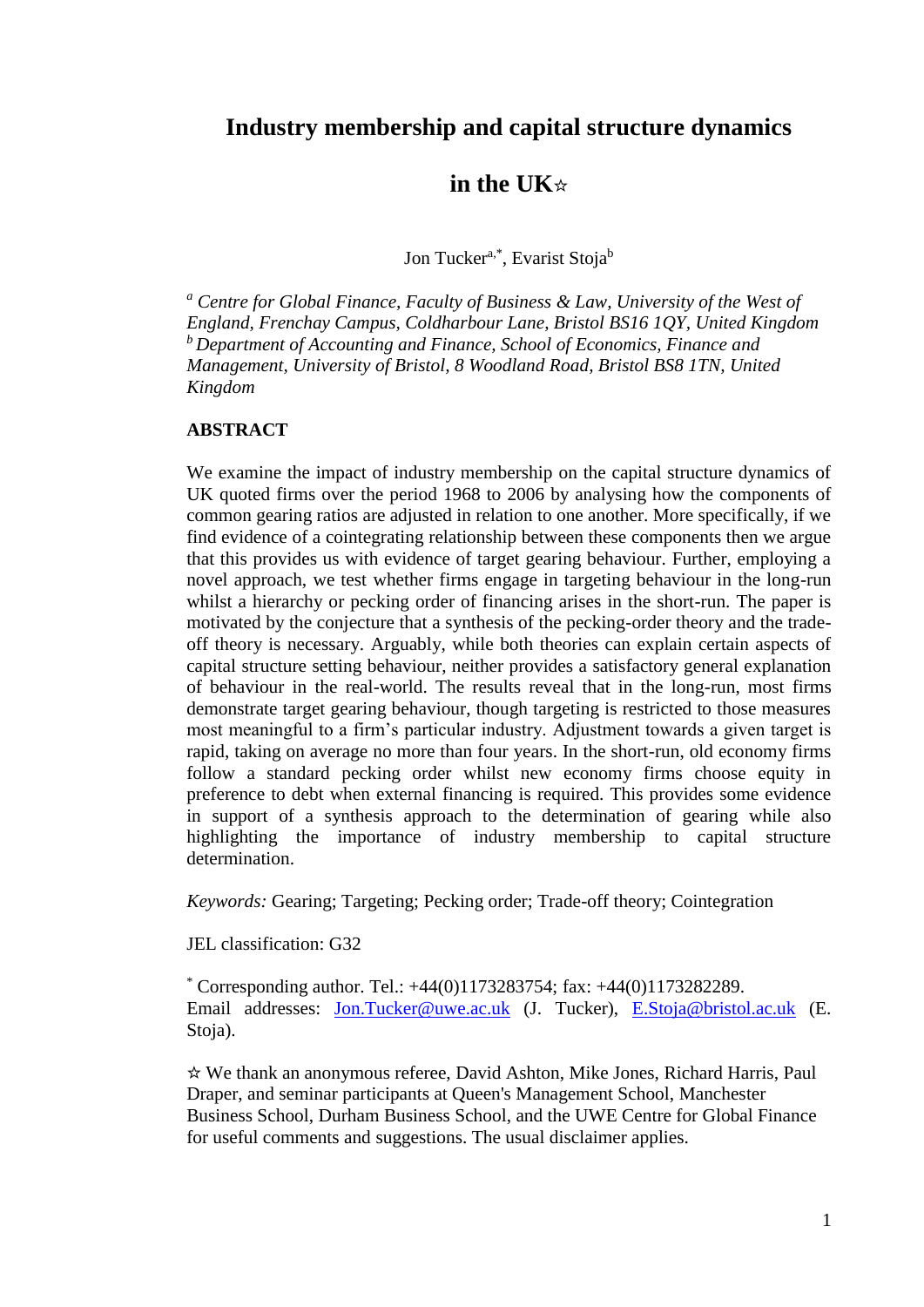# **Industry membership and capital structure dynamics in the UK**

# **1. Introduction**

The debate regarding whether a firm's capital structure impacts upon its value, which commenced with Modigliani and Miller's 1958 irrelevance proposition, is even today far from over. However, the balance of argument has arguably swung in favour of capital structure relevance, that is, there exists a certain capital structure which will minimise the cost of capital, thereby maximising firm value. An optimal gearing ratio which maximises firm value results from a trade-off of tax shields against financial distress costs (Brealey, Myers and Allen, 2008). Given that the costs and benefits of debt financing will vary across industries, firms most likely set their gearing ratios in relation to the norm for their industry. Indeed, Beattie, Goodacre and Thomson (2006) argue that business risk, asset structure, growth opportunities, and other industryspecific characteristics, drive gearing ratios (see also Aggarwal and Kyaw, 2010, Billett et al., 2007, and Lord and McIntyre, 2003). Whilst we cannot observe directly firm gearing optimisation, we can observe industry norm targeting, and authors such as Lemmon et al. (2008), Kayhan and Titman (2007) and Antoniou et al. (2002), *inter alia,* argue that the existence of an optimal gearing ratio implies the existence of a target ratio. Further, they argue that if it can be shown that debt ratios vary significantly by industry, it will be proved that finance managers have found different optimal gearing ratios that are a function of their firm's business risk. More recently, there is evidence that UK, French and German firms adjust their gearing towards targets at different speeds depending on whether they are manufacturers or service sector firms. If we are to conduct an empirical study of target gearing, then, an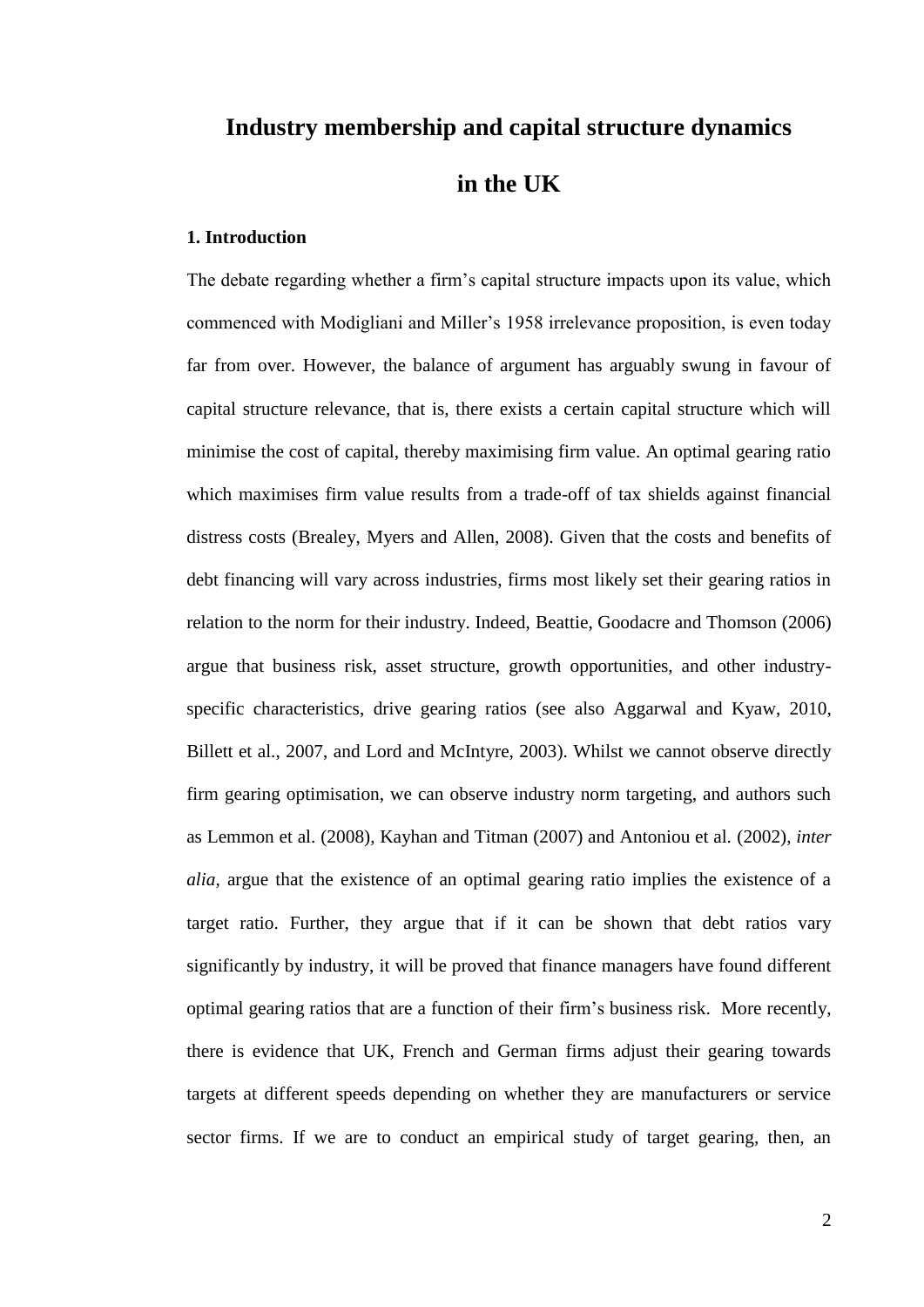industry level study should enable us to not only test for the occurrence of targeting behaviour, but also to examine the speed of adjustment towards targets.

The objective of this paper is to examine the impact of industry membership on the capital structure dynamics of UK firms, the country of study selected on the basis of the length and quality of gearing data available across a wide range of industries. More specifically, we investigate whether industry-optimal gearing ratio targeting behaviour occurs in the long run while a hierarchy of financing arises in the short-run. As the impact of gearing determinants will vary across industries, we expect different gearing ratios to be targeted across those industries. We apply a novel approach by testing for evidence of a cointegrating relationship between the component variables of commonly employed capital structure ratios. This approach is more appropriate than previous cross-sectional studies as it enables the study of capital structure dynamics and allows for the variability of gearing ratios and multi-period adjustment, consistent with, *inter alia,* Elsas and Florysiak (2010), Lemmon et al. (2008), Flannery and Rangan (2006), Hui et al. (2006) and Dissanaike et al. (2001). The approach enables us to consider a synthesis capital structure model where the long-run gearing ratio is determined by the trade-off theory while the short-run variations may be driven by the pecking order theory.

The results show that generally firms target industry gearing norms, though the precise measure targeted varies across industries. Retained earnings are used to close the majority of any deviation from the target in preference to external financing, and when external financing is required, mature-industry firms prefer to employ debt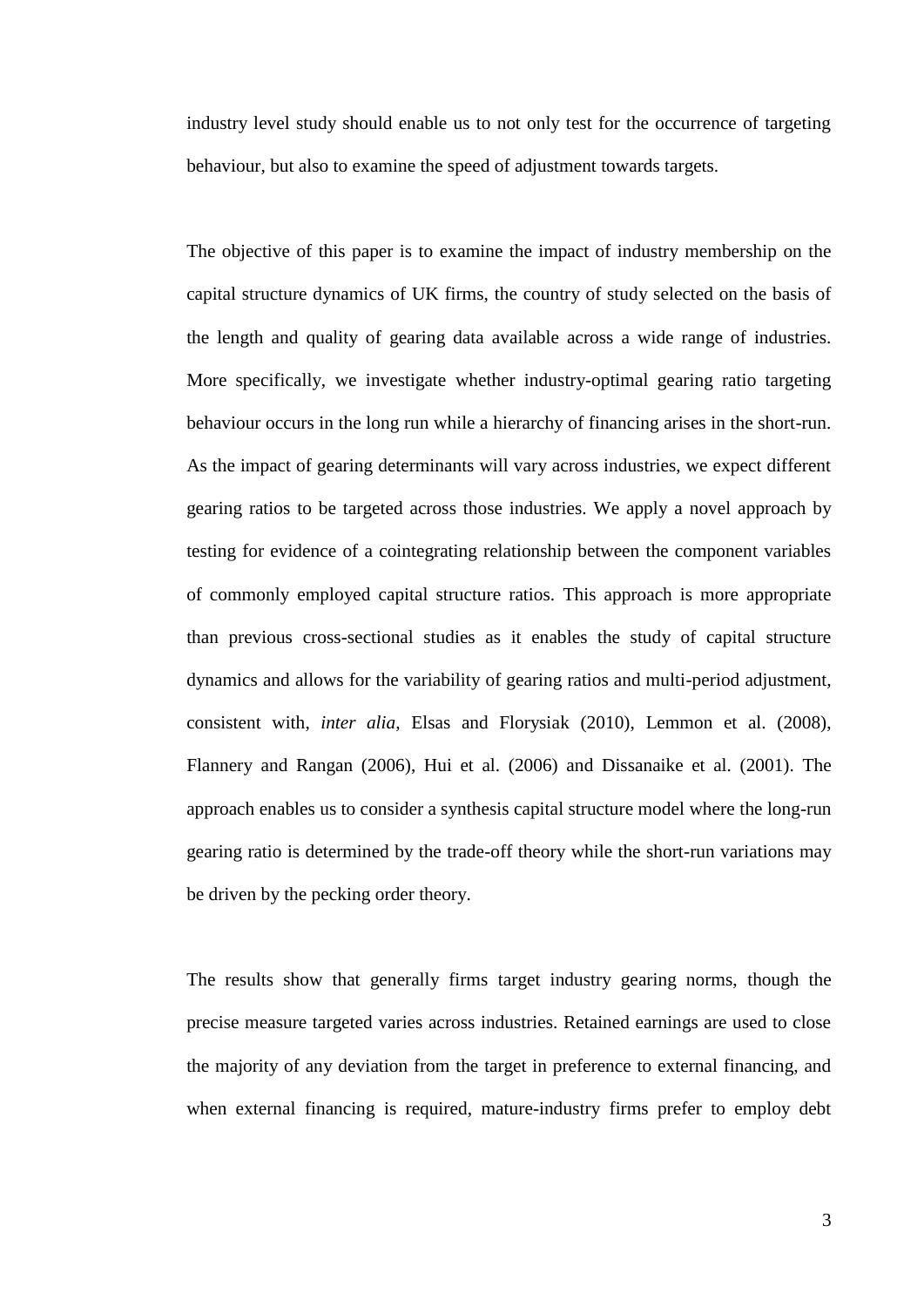whilst younger-industry firms prefer equity. These results are consistent with the general version of the pecking order theory proposed by Halov and Heider (2008).

This paper proceeds as follows: in Section 2, we briefly review the relevant target capital structure literature. The dataset employed is described and the hypotheses are discussed in Section 3. Section 4 briefly explains the Johansen cointegration methodology and error correction model. In Section 5, the cointegration analysis results are discussed, while Section 6 presents the results of the error correction model. Section 7 summarises the salient findings and concludes.

#### **2. The need for some synthesis**

The literature in general provides support for the existence of optimal gearing ratios and, by implication, target gearing behaviour in firms (see, for example, the recent review of literature by Graham and Leary, 2011). Such behaviour is explained well by the trade-off theory whereby an optimal ratio is reached by trading off the debt interest tax shield against financial distress costs or by trading off the agency costs and benefits of debt (see, for example, the classical studies of Jensen, 1986 and Kim, 1978 respectively). Evidence supporting targeting behaviour is provided, *inter alia,*  by Lemmon et al. (2008), Flannery and Rangan (2006), Leary and Roberts (2005), Philosophov and Philosophov (2005) and Francis and Leachman (1994) for US firms, and Beattie, et al. (2006), Bunn and Young (2004), Antoniou et al. (2002) and Ozkan (2001) for UK firms. The impact of capital structure determinants is likely to vary significantly across industries, and as a result, optimal ratios will vary across industries not just in terms of magnitude but also in terms of ratio definition.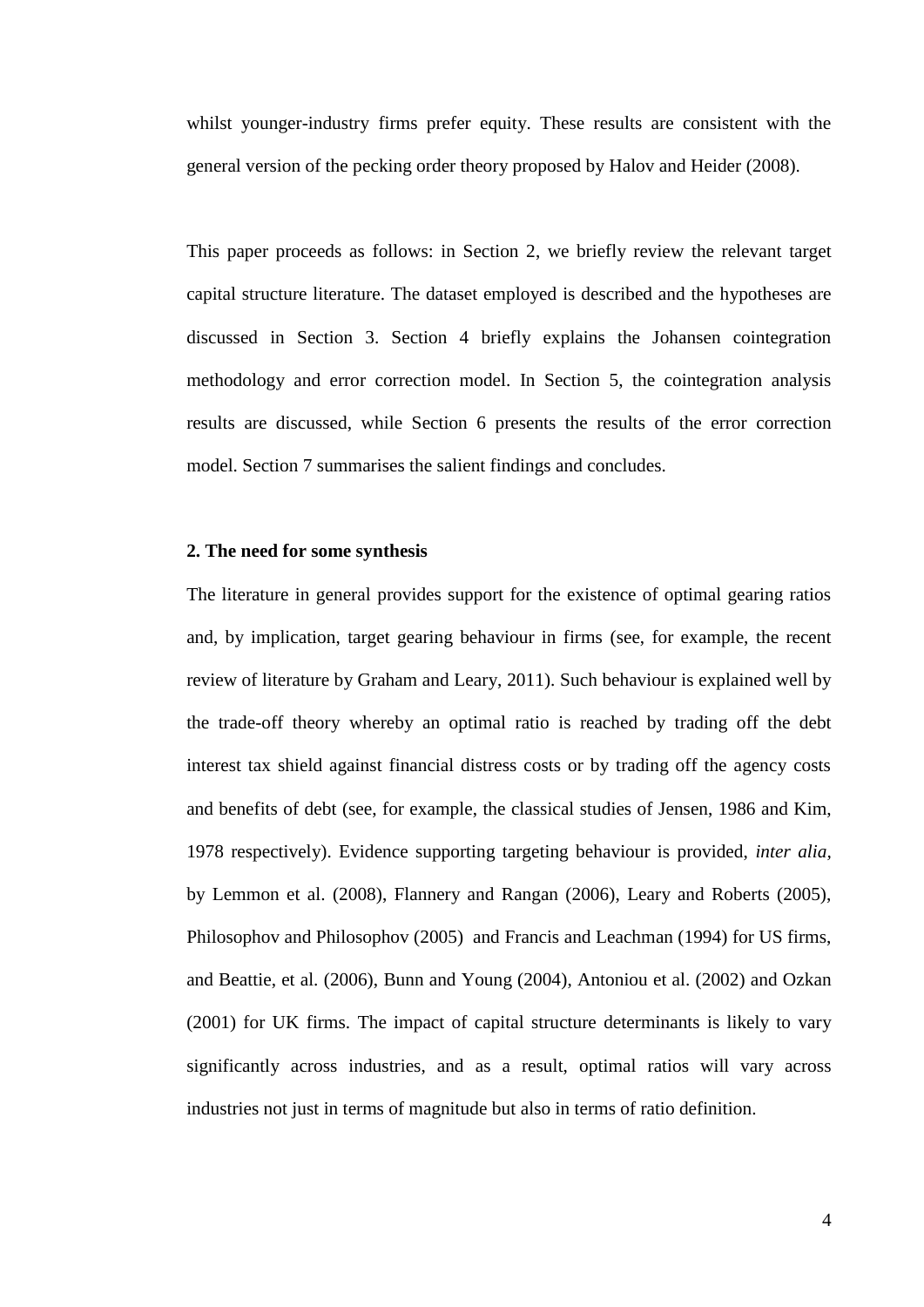Lemmon et al. (2008), Flannery and Rangan (2006), Dissanaike et al. (2001) and Fischer et al. (1989) argue that some researchers fail to acknowledge the multiple time periods required by firms to achieve their target capital structure ratios. Estimating target gearing in a simple cross-sectional regression implicitly assumes that firms always attain their target gearing ratios within one time period. However, if adjustment costs are non-trivial, restricting the adjustment speed to unity will bias coefficient estimates. Thus, a functional form that permits partial adjustment of the firm's gearing ratio to its target is essential.

Fischer et al. (1989) develop a model of dynamic optimal gearing choice and demonstrate that debt ratios are characterised by wide swings. Flannery and Rangan (2006) and Bunn and Young (2004) find that US and UK firms, respectively, allow their gearing ratios to vary significantly around a target, suggesting that firms do not identify a strict, single optimal capital structure ratio, but rather a range over which their capital structures are allowed to vary (see also Bhamra et al., 2010, Kurshev and Strebulaev, 2007, Hackbarth et al., 2006 and Goldstein et al., 2001 for other frameworks of target adjustments).

The alternative to the trade-off theory, suggests that firms prefer to use retained earnings to external finance, and that when external funds are required, debt is preferred to new equity (Shyam-Sunder and Myers, 1999). This pecking order to financing could arise due to: the asymmetry in the tax code (Stiglitz, 1973); or asymmetric information and adverse selection (Myers, 2003, Heaton, 2002 and Shyam-Sunder and Myers, 1999). However, Nachman and Noe (1994) note that the standard pecking order implicitly assumes that debt is correctly priced because all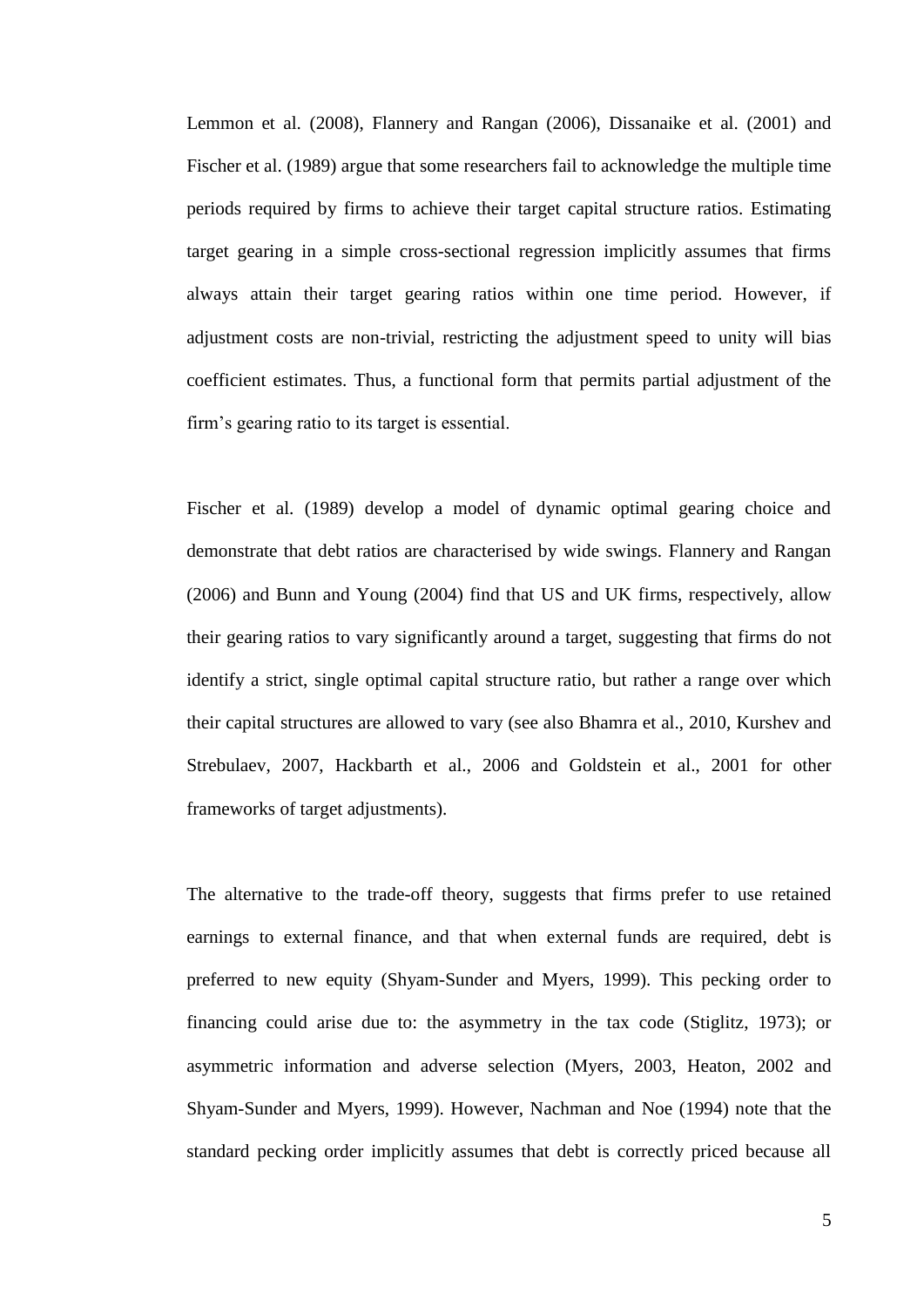firms have the same risk or because uninformed outside investors do not care about risk. However, debt is a concave claim with significant adverse selection costs leading to mispricing if risk matters. Halov and Heider (2008) address this issue and advance a new version of the pecking order theory, arguing that when there is greater asymmetric information about risk rather than value, debt is characterised by a more severe adverse selection problem and hence firms would only issue equity. They show that as asset volatility increases, firms use equity rather than debt to finance their deficits. Moreover, the standard pecking order obtains only when debt is unlikely to be mispriced. Thus, the standard pecking order may be more appropriate in explaining the financing behaviour of mature firms (Brealey, Myers, and Allen, 2008) as these may have lower adverse selection costs for debt. In other words, their debt may be correctly priced, as a result of bond ratings, analysts' coverage and higher transparency. On the other hand, Rampini and Viswanathan (2010) and Fama and French (2002) find that small, high-growth firms tend to make large net issues of new stock and are thus the least levered, even though they would appear to be characterised by higher debt capacity. Hence, Halov and Heider's new version of the pecking order may be more appropriate in explaining the financing behaviour of small, young and/or high-growth firms as these may have higher adverse selection costs for debt. This may be because their lack of bond ratings, lower analysts' coverage and transparency could lead to debt mispricing.

The trade-off theory contrasts sharply with the pecking order theory as the former implies an optimal gearing ratio whereas the latter does not (Barclay, Morellec, and Smith, 2006). However, Beattie et al. (2006) argue that once we introduce the concept of a target range we can reconcile the two competing theories: within an optimal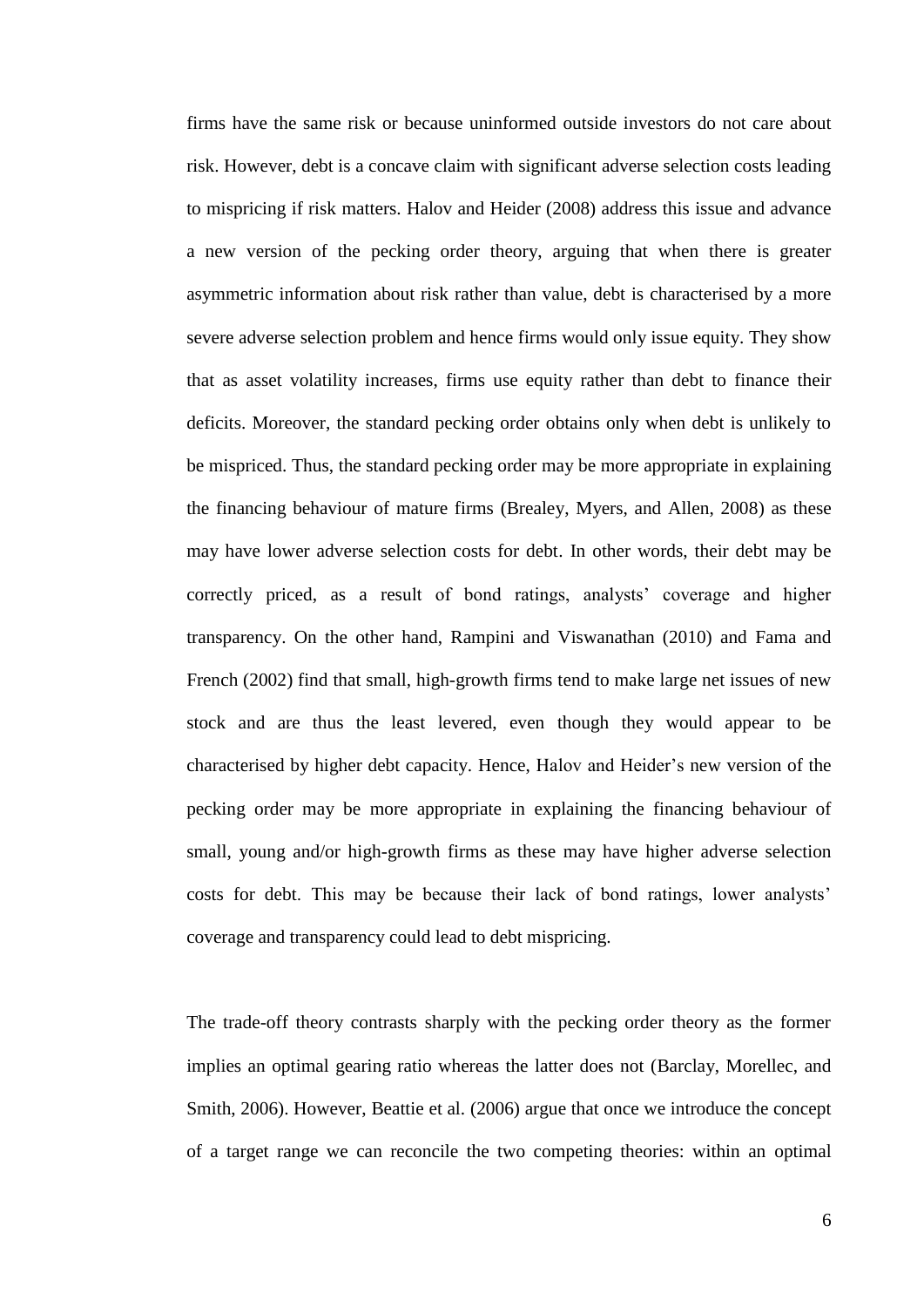range, the gearing ratio may vary in accordance with investment requirements, earnings generation and external financing opportunities as explained by the pecking order theory. However, when the gearing ratio significantly departs from the optimal range, then firms take steps 'to force' the gearing ratio to mean revert. Since these steps are costly, then firms must believe that the benefits of mean reversion are higher than the costs, and hence maximise firm value as argued by the trade-off theory. Beattie et al. highlight the need for a model combining elements of trade-off and pecking order theories and Kayhan and Titman (2007) and Hovakimian, Opler and Titman (2001) find that firms have target debt ratios whilst also preferring internal financing to external funds. Further, Flannery and Rangan (2006) find strong evidence that firms pursue long-run target capital structures and also that the pecking order variables have some explanatory power in their tests. The implication for empirical testing here is that studies should employ methods capable of modelling the dynamic adjustment of capital structures under such a synthesis model. The approach taken in this study facilitates such testing.

Which ratios should we expect firms in different industries to target? On the basis of the 'control hypothesis' for debt creation, high free cash flow generating firms with low growth prospects have an incentive to have more debt in their capital structures to commit managers to pay out future cash flows, thereby reducing agency costs (Jensen, 1986). Firms with high tangible, fixed assets should target gearing ratios which include either total assets or book equity (Barclay, Morellec and Smith, 2006). Wellestablished firms with a history of value creation over and above book value should target ratios which include market rather than book value equity (Brealey et al., 2008). Further, as such firms should evidence significant accumulated retained earnings, then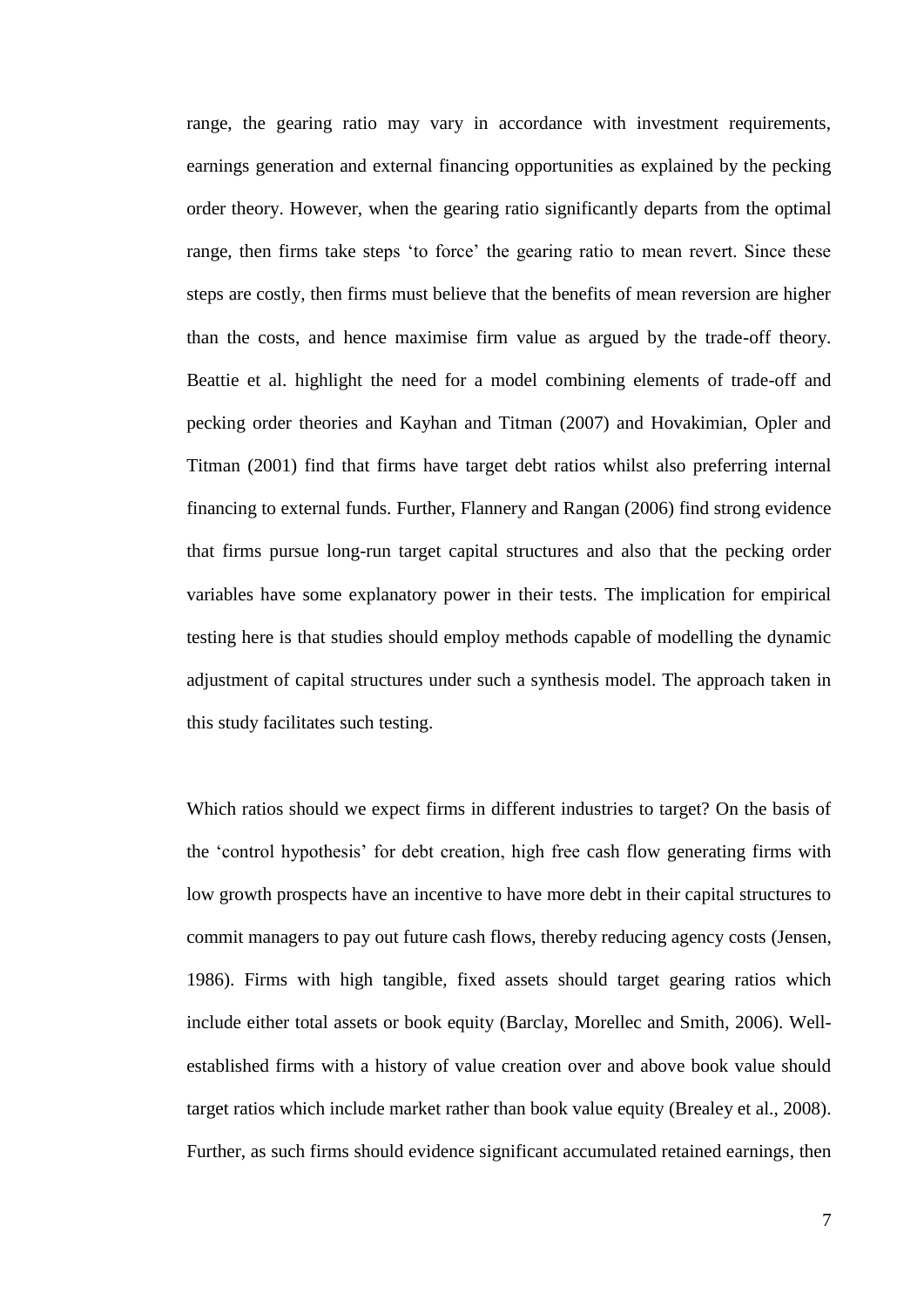gearing ratios which include total equity as opposed to base equity (issued share capital alone) are more likely to be targeted. In terms of debt maturity, firms which are smaller, younger, have cyclical business, or with longer operating cycles should target ratios which include short-term debt (Barclay, Morellec and Smith, 2006), whereas larger firms with higher fixed asset ratios should target gearing ratios with long-term debt as a component, particularly as they enjoy debt issue cost economies (Bevan and Danbolt, 2000). More recently, Welch (2010), Rampini and Viswanathan (2010) and Rauh and Sufi (2010) discuss in detail the construction of gearing ratios, their mismeasurement and the implications for empirical capital structure inference.

#### **3. Data and hypotheses**

In this paper we study UK quoted companies over a period of almost four decades, thereby capturing in a comprehensive manner the dynamics of capital structure change. The choice of country is important as Gaud et al. (2007) find, in their study of European company gearing, that the national environment matters as a result of institutional differences across countries such as tax regimes, investor protection and legal rules. The UK presents an interesting case study on a number of levels. It is an efficient G7 economy with large and highly developed debt and equity markets (valued respectively at \$4,842 billion and \$2,796 billion in 2009 according to the World Federation of Exchanges, 2010), it offers advanced investor protection (Davydenko and Franks, 2008, La Porta et al., 1998), with excellent financial reporting and financial market transparency, significant market depth and liquidity, and genuine exposure to an international investor base. The UK has an equityorientated market (Kwok and Tadesse, 2006, Ergungor, 2004) rather than a bankorientated or continental European system as discussed in the study of Spanish gearing in Minguez-Vera and Martin-Ugedo (2007). Most importantly, UK quoted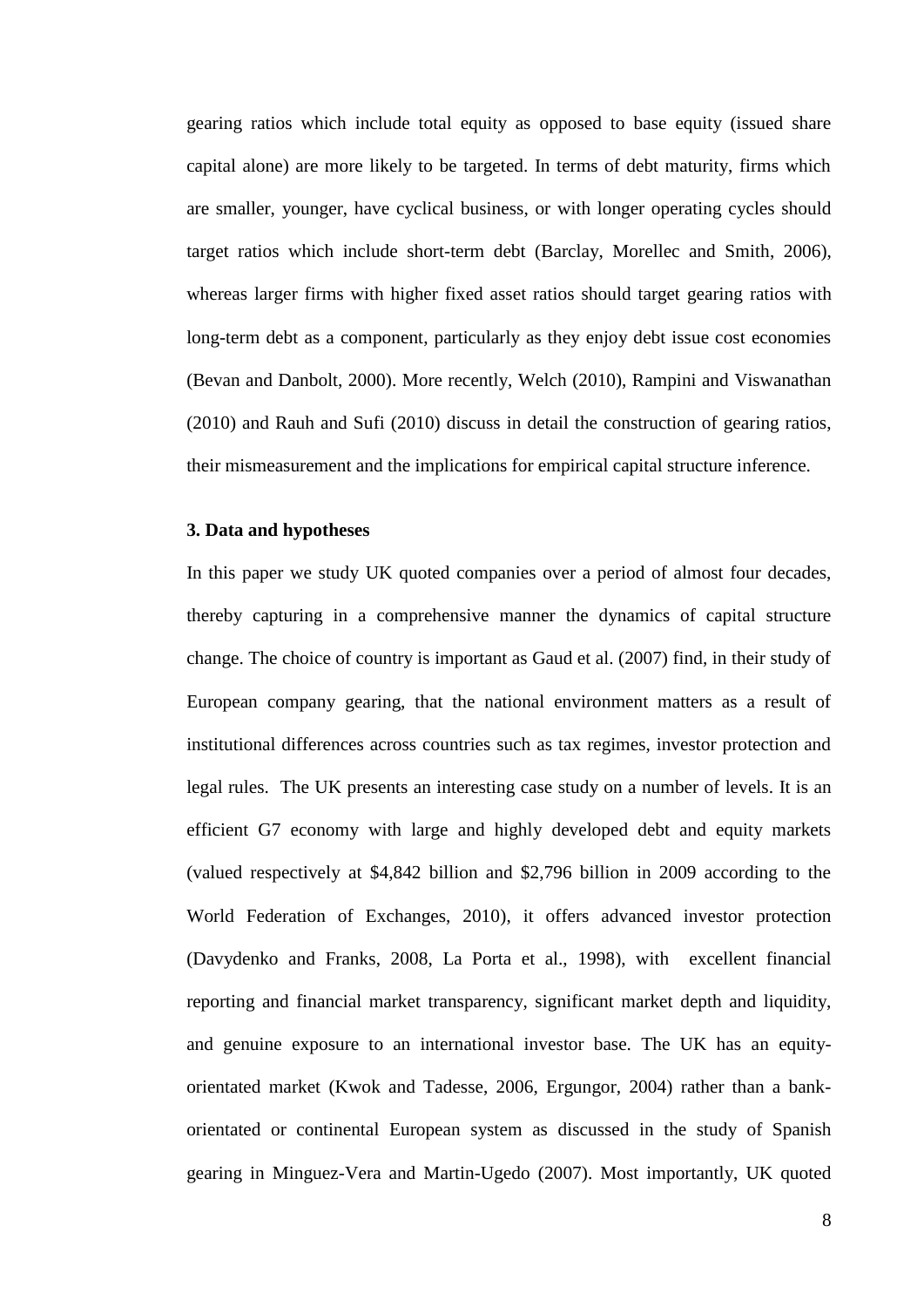companies span a wide range of industries, thereby enabling a comprehensive testing of the impact of industry membership on capital structure dynamics.

For the purposes of this study we use the Datastream FTAG3 industry classification code, thereby providing us with 10 broad industries. We obtained firm capital structure data for 2,427 firms across ten industries over the period 1968–2006: extraction (84), construction (283), general engineering (402), textiles (272), biotechnology (215), leisure (730), retail (57), utilities (50), real estate (190), and information technology (144 firms). The period of study is 1968–2006, spanning a number of economic cycles, and therefore the cyclical effect whereby companies gear up in advance of an economic upturn and pay down debt thereafter tends to be averaged out to provide a clearer picture of longer term behaviour. The later period within the sample reveals a trend of gearing stability into the late 1990s, followed by a period of increased gearing to the early 2000s, after which gearing is again moderated for the remainder of the sample. The sample excludes the period of accelerated gearing up and the subsequent sharp reversal brought about by the financial crisis from 2007 onwards.

We employ the Johansen (1991) cointegration test<sup>1</sup> as it allows us to study capital structure dynamics in a multi-period framework and thus represents a significant improvement in relation to the tests of the existing literature which are largely cross sectional.<sup>2</sup> Studying targeting at the industry level involves some information loss due to aggregation, though the behaviour of interest occurs at the industry level and our approach enables gains in terms of greater results generalisation.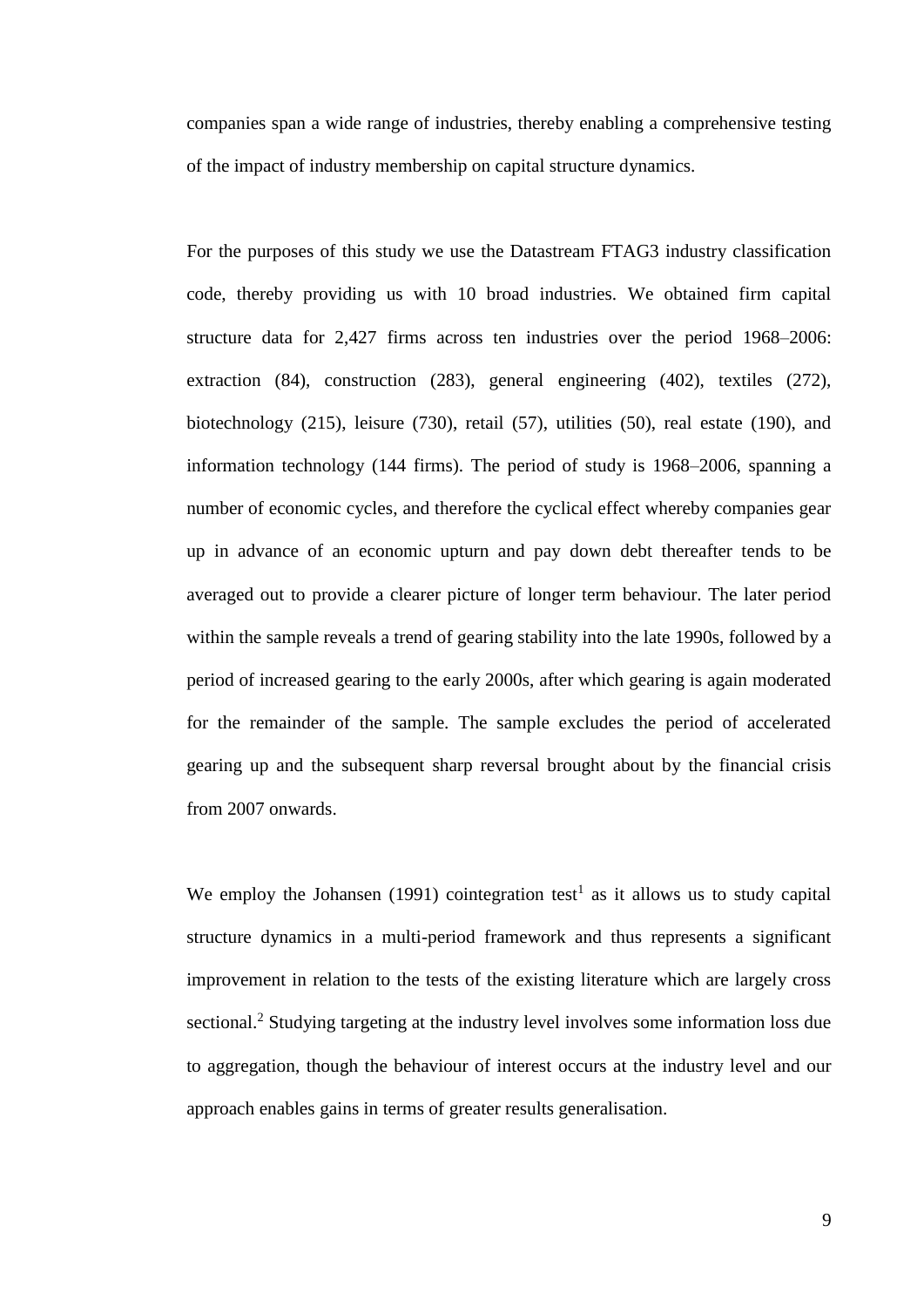There is considerable debate concerning how capital structure ratios and their components should be defined. Clearly market value gearing measures are preferable to book value measures as they are more economically meaningful due to their 'forward-looking' nature (Barclay et al., 2006), though a number of studies have found the two measures to be statistically indistinguishable (Bancel and Mittoo, 2002). Some authors argue that short-term debt should be included as its omission would lead to an understatement of financial risk. Rajan and Zingales (1995), Bevan and Danbolt (2000), and Bancel and Mittoo (2002) find evidence of the importance of short-term debt to UK firms. We include in our study book and market value measures, and both short and long-term debt.<sup>3</sup>

Data is measured as falling in the financial reporting year end for a firm, consistent with Dissanaike et al. (2001), and financial firms are omitted due to their atypical capital structures. The data sample thus consists of 12 time series financial statement and market variables over a span of 39 years. Consistent with other empirical studies, such as Bunn and Young (2004) and Leary and Roberts (2005), the econometric analysis is conducted using natural logarithm values rather than levels as the distribution of changes of logarithmic values is closer to normal. Table 1 presents the gearing ratio components, along with their assigned variable labels, Datastream codes and definitions.

#### **[Table 1]**

Table 2 presents selected summary statistics. The table clearly confirms the importance of short-term debt as a proportion of total debt. As expected, accumulated retained earnings are a function of a firm's age and an important component of its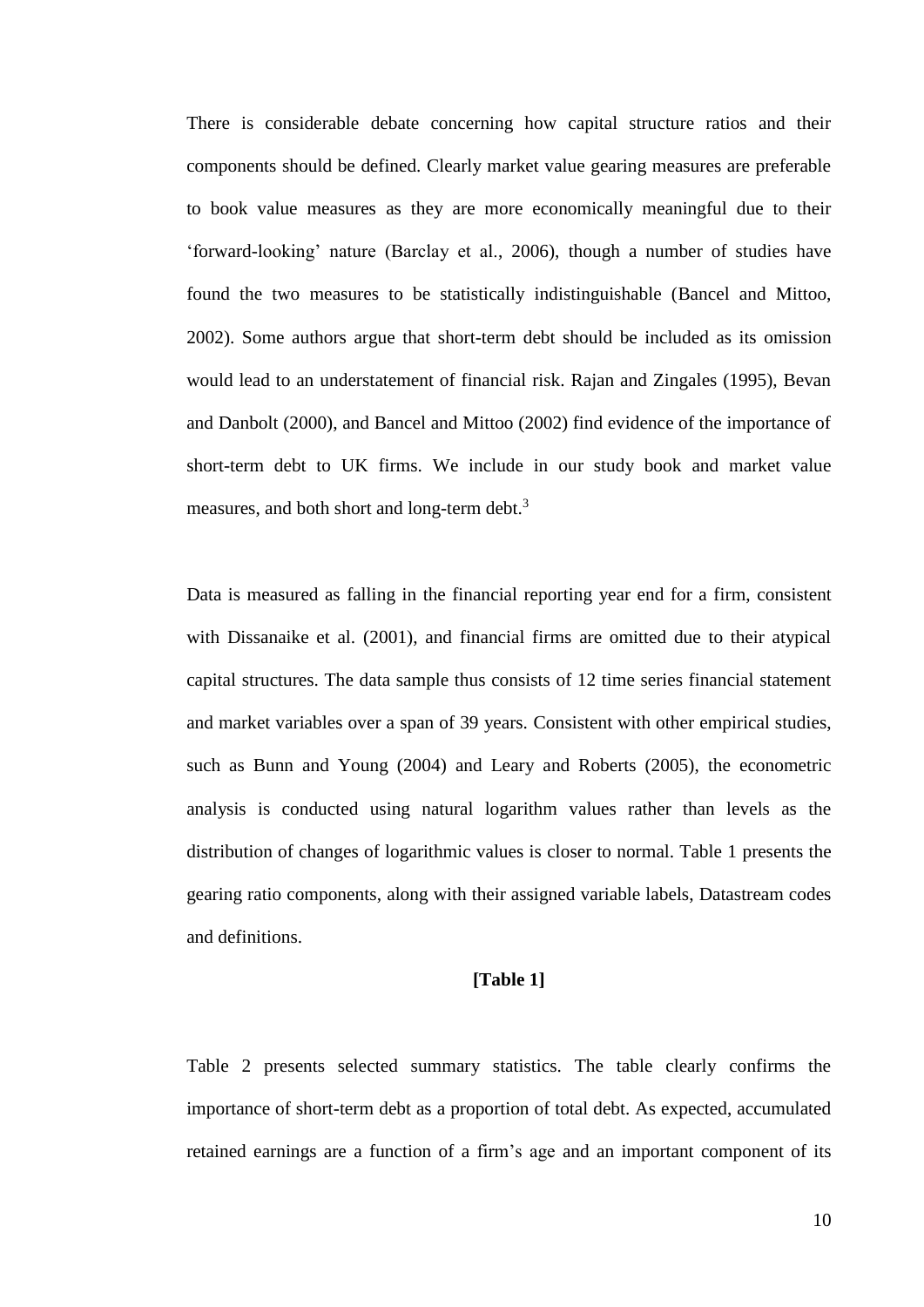capital accounts, particularly in high-growth, R&D intensive industries such as IT and biotechnology. The market-to-book ratio, which proxies growth opportunities, is also high for these industries, whilst it is only moderate in the more established real estate and textile industries. Finally, firm size varies significantly across industries.

#### **[Table 2]**

In the discussion above, the evidence supporting both the pecking order and trade-off theories was presented. Further, Beattie et al. (2006) argue that while the fundamental approach to financing may be based on the pecking order theory, the firm's short-term financing decision may be determined by trade-off theory drivers, though Sogorb-Mira and Lopez-Gracia (2003) find little evidence to support this for Spanish firms. In this study we argue that although both theories have merit individually, considered together they explain firm financing behaviour more comprehensively in two different time frames and in a particular sequence. Consistent with Beattie et al. (2006), we propose that while the fundamental approach to financing for UK firms may be based on trade-off theory, their short-term financing decisions may be driven by pecking order theory considerations. Table 3 presents the hypotheses of this study. Our central hypothesis, H1, is that UK quoted firms have target capital structure ratios to which they adjust in the long run while in the short run they deviate from these target ratios and that in the adjustment process firms employ the securities with the lowest adverse selection costs. The supporting economic hypotheses, H2 to H5, enable us to be more precise concerning the definition of gearing ratio targeted and the source of finance employed in the adjustment process.

#### **[Table 3]**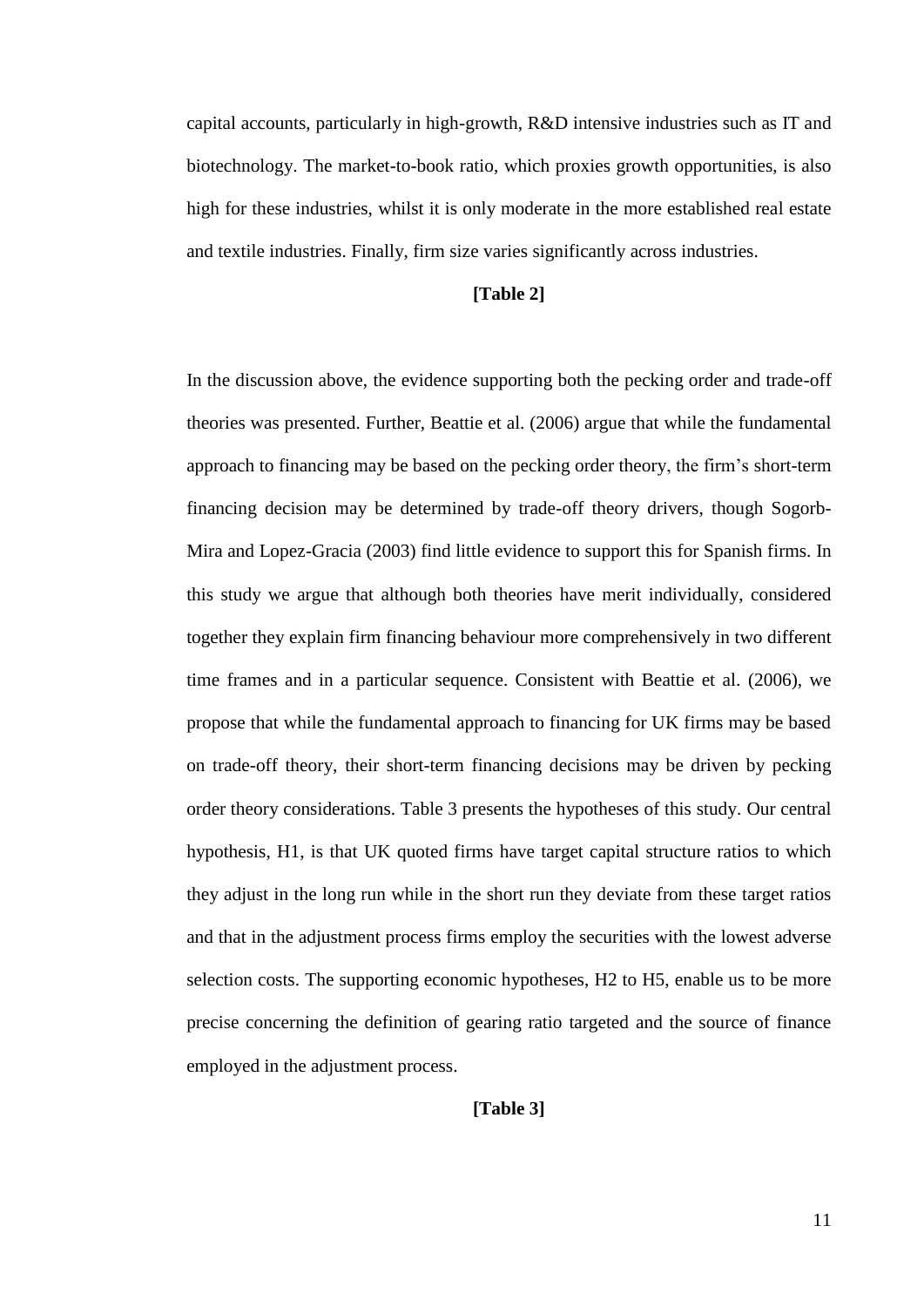#### **4. The cointegration methodology**

The hypotheses are tested by a methodology which seeks to determine whether the numerator and denominator of a given capital structure ratio are cointegrated. The intuition is straightforward: if, say, the debt-to-assets ratio is targeted, then debt and assets cannot (indefinitely) diverge from each other beyond a certain threshold. This implies that debt and assets are tied together by common stochastic trends and hence will be cointegrated. This approach parallels that employed by Marsh and Merton (1987) who argued that US firms maintain a dividend-price ratio towards which they continually adjust, and that such behaviour implies that prices and dividends are cointegrated. Applying this reasoning to the gearing issue enables the occurrence of targeting behaviour to be tested. In the field of gearing, Francis and Leachman (1994) employ the Johansen methodology to test whether there exists an equilibrium relationship between the gearing ratio and its determinants and find an equilibrium relationship and thus an aggregate optimal gearing ratio. In this paper we employ a more comprehensive cointegration and error correction mechanism (ECM) analysis to a wide range of gearing ratios whilst correcting for some shortcomings inherent in earlier studies. The Johansen (1991) maximum likelihood estimators test for the presence of multiple cointegrating vectors is described below.<sup>4</sup>

For the n-variable first-order VAR given by  $x_t = A_1 x_{t-1} + \varepsilon_t$  after subtracting  $x_{t-1}$ from each side we obtain:

$$
\Delta x_t = (A_1 - I)x_{t-1} + \varepsilon_t
$$
  

$$
\Delta x_t = \pi x_{t-1} + \varepsilon_t
$$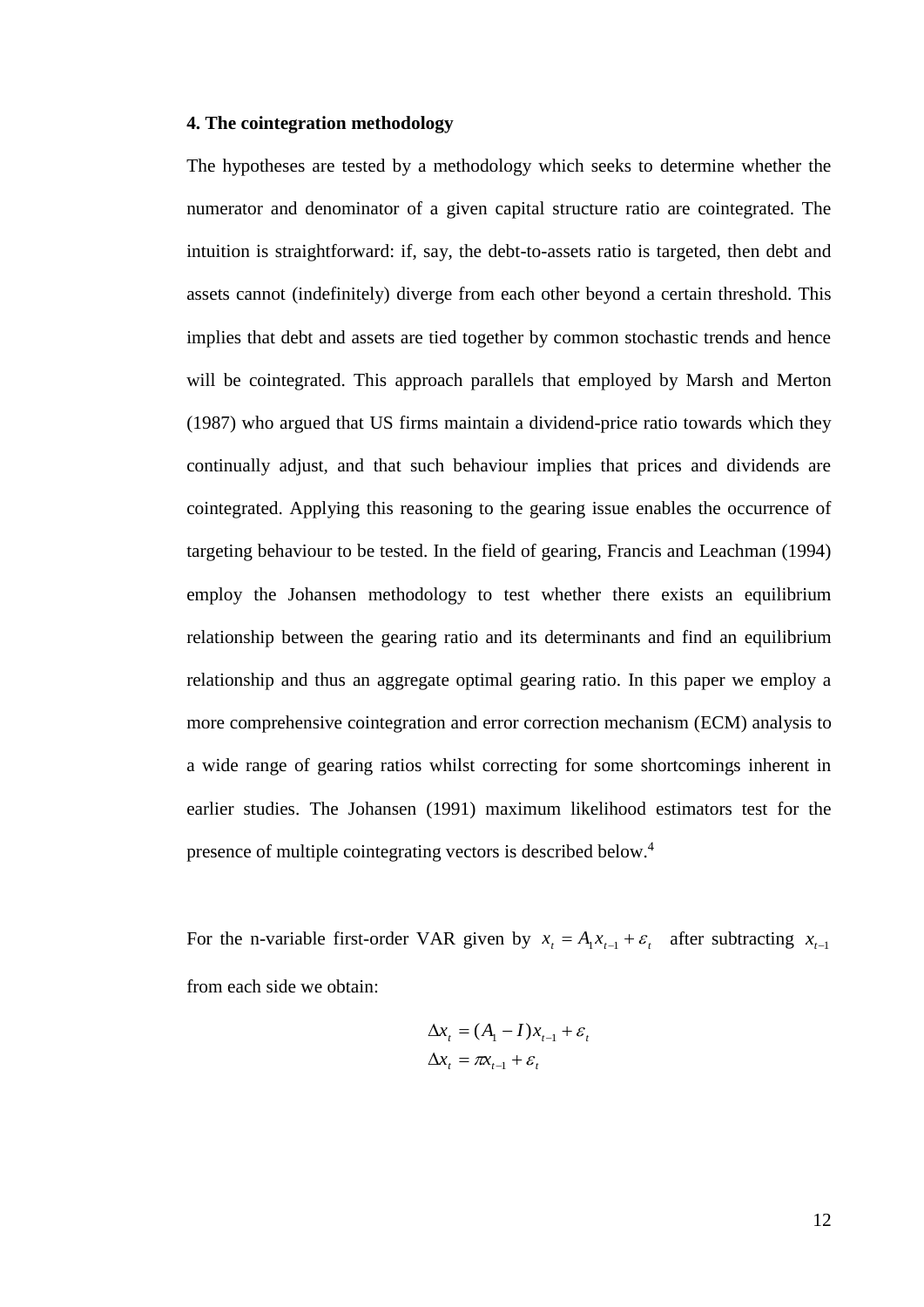where  $x_t$  and  $\varepsilon_t$  are (n x 1) vectors;  $A_1$  is an (n x n) matrix of parameters; *I* is an (n x n) identity matrix; and  $\pi$  is defined to be  $(A_1 - I)$ . The model is easily modified to allow for the presence of a drift term and/or a time trend as well as a higher-order autoregressive process. In this system, the vector  $x<sub>t</sub>$  contains the time series of gearing ratio components, i.e. debt and equity or debt and assets. Thus, in this case  $x_i$ and  $\varepsilon$ <sub>t</sub> are  $(2 \times 1)$  vectors.

The rank of  $\pi$  equals the number of cointegrating vectors. The number of distinct cointegrating vectors can be obtained by checking the significance of the characteristic roots of  $\pi$ . The test for the number of the characteristic roots that are significantly different from unity can be constructed using the following two test statistics:

$$
\lambda_{trace}(r) = -T \sum_{i=r+1}^{n} \ln(1 - \hat{\lambda}_i)
$$
 (1)

$$
\lambda_{\max}(r, r+1) = -T \ln(1 - \hat{\lambda}_{r+1})
$$
 (2)

where  $\lambda_i$  $\hat{\lambda}$  are the estimated values of the characteristic roots (or eigenvalues) obtained from the estimated  $\pi$  matrix. The first statistic tests the null hypothesis that the number of distinct cointegrating vectors is less than or equal to *r* against a general alternative, thus  $\lambda_{\text{trace}} = 0$  when all  $\hat{\lambda}_i = 0$ . The further the estimated characteristic roots are from zero, the larger the  $\lambda_{\text{trace}}$  statistic. The second statistic tests the null hypothesis that the number of the cointegrating vectors is *r* against the alternative of *r+1* cointegrating vectors. Again, if the estimated value of the characteristic root is close to zero,  $\lambda$  max will be small. Although asymptotically the statistics have a  $\chi^2$ distribution with (*n-r*) degrees of freedom, the critical values depend on the number of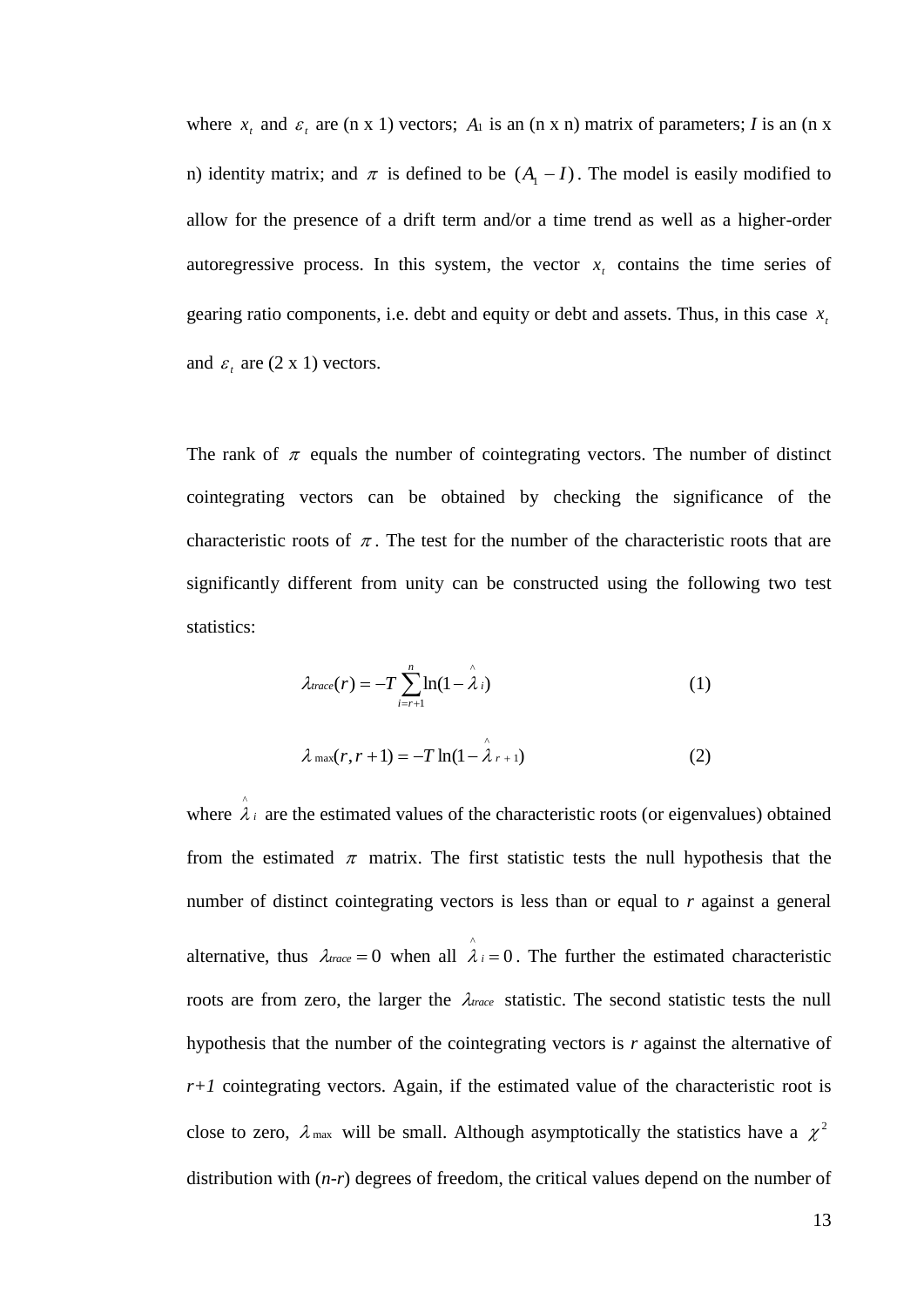nonstationary components under the null hypothesis (i.e. *n-r*) and the form of the vector *A*<sup>0</sup> (i.e. the presence or not of the drift and time trend terms). An advantage of this approach is that it allows simultaneous estimation of the cointegrating vector  $\beta$ and adjustment speed coefficients a as a function of  $\pi$  ( $\pi = a\beta$ ).

A principal feature of cointegrated variables is that their time paths are influenced by the extent of any deviation from long-run equilibrium. After all, if the system is to return to the long-run equilibrium, the movements of at least some of the variables must respond to the magnitude of the disequilibrium. Thus, the short-term dynamics must be influenced by the deviation from the long-run relationship. The dynamic model implied is one of error correction whereby the short-term dynamics of the variables in the system are influenced by the deviation from equilibrium. A simple, two-variable ECM could be specified:

$$
\Delta x_{1t} = \alpha_1 (x_{1,t-1} - \beta x_{2,t-1}) + \varepsilon_{1t}
$$
 (3)

$$
\Delta x_{2t} = -\alpha_2 (x_{1,t-1} - \beta x_{2,t-1}) + \varepsilon_{2t}
$$
\n(4)

where at least one of the adjustment speed coefficients  $\alpha_1$  and  $\alpha_2$  must be non-zero, otherwise a cointegrating relationship would not exist.<sup>5</sup> The two terms  $\varepsilon_{1t}$  and  $\varepsilon_{2t}$  are white noise that may be correlated. More recently, the error correction framework has been employed by Lemmon et al. (2008) while Bhamra et al. (2010) and Hackbarth et al. (2006) present costly adjustment models that can account for the dynamic relation between gearing and macroeconomic characteristics.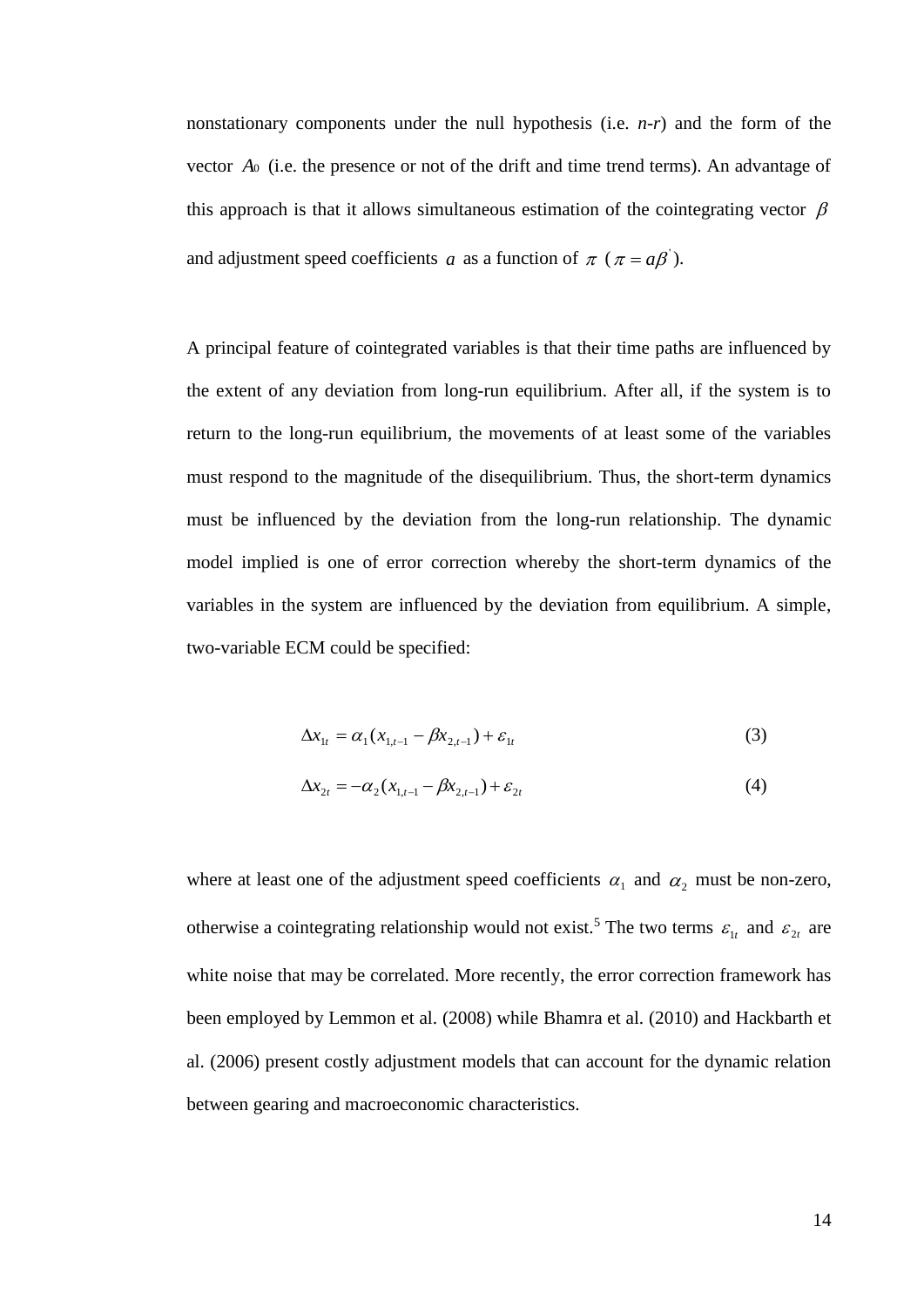The industry-optimal gearing ratio targeting hypothesis, H1, is tested by means of cointegration analysis tests: we test the null hypothesis that gearing ratio components i.e. the numerator (debt) and denominator (equity or assets) are not cointegrated against the alternative that these ratio components are cointegrated. If the null hypothesis of no cointegration is rejected in favour of the alternative, this implies adjustment of gearing ratio components to correct the deviation from the long-run equilibrium representing the target ratio. Therefore, if gearing ratio components are found to adjust to eliminate any deviation that has occurred in the past, then this is interpreted as evidence in favour of the optimal gearing ratio targeting hypothesis. The rationale here is that adjusting one gearing ratio component in relation to the other is an expensive process and would be irrational unless managers believed the adjustment would benefit their firm in the long-run given macroeconomic, industry and firm-specific conditions.

We also model the dynamics of the adjustment process by estimating the ECM. This modelling exercise enables us to consider the occurrence, or otherwise, of a hierarchy of financing when firms correct the deviation from target. For example, we decompose the *TD/TE* ratio into *TD/(BE+RE)* employing the accounting identity total equity = book value of equity + accumulated retained earnings. If the adjustment speed coefficients of the ECM suggest that when the actual ratio deviates from the target, it is retained earnings which closes the majority of the deviation from the target, followed by total debt, then this might indicate a standard pecking order effect. Further, to check the consistency of the ECM results, in addition to the *TD/(BE+RE)* ratio, we also examine the adjustment speed coefficients of the *D/(BE+RE)*, *TD/BE*  and *D/BE* ratios. If the adjustment speed coefficients suggest that retained earnings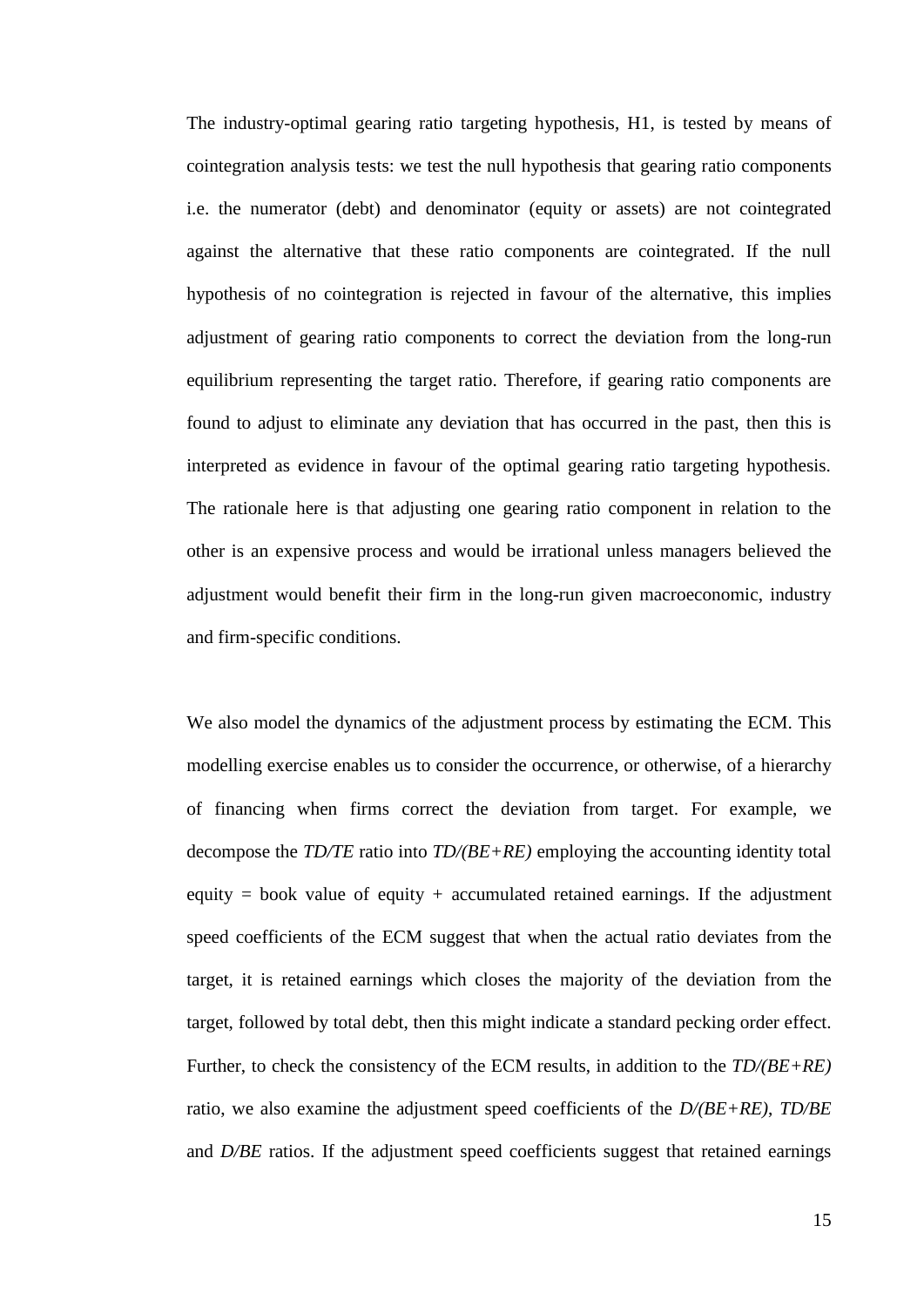close the majority of the deviation from the target, followed by debt, then this again might indicate a standard pecking order effect. Similarly, in the case of *(T)D/BE* ratios, if (total) debt closes the majority of the deviation from the target, while book equity closes a smaller part of the deviation, then this also might indicate a standard pecking order effect. However, since firms adjust their gearing ratios to the long-run ratio, this should override any pecking order effect and provide evidence in favour of the trade-off theory.

### **5. Testing for the occurrence of targeting behaviour**

Table 4 presents the results of the Johansen cointegration analysis to test whether firms across the 10 industries target different gearing ratios. In the table significant statistics, that is, incidences where the hypothesis of no cointegration is rejected, are presented in bold, thereby indicating which ratios are targeted by firms in a given industry.

#### **[Table 4]**

The results show that: whilst targeting behaviour occurs in the majority of industries, the precise gearing ratio targeted varies markedly; gearing measures which include total assets are the most popular; measures which include total equity (including reserves) appear to be more widely employed than those which include base equity alone or those which include the market value of equity. Clearly, gearing ratios including the book value of equity alone, that is, issued share capital, do not adequately capture financial risk for most UK firms. Evidently, the 'equity cushion' enjoyed by debt holders is a far broader concept, and should include accumulated retained earnings and other reserves, hence the greater popularity of the total equity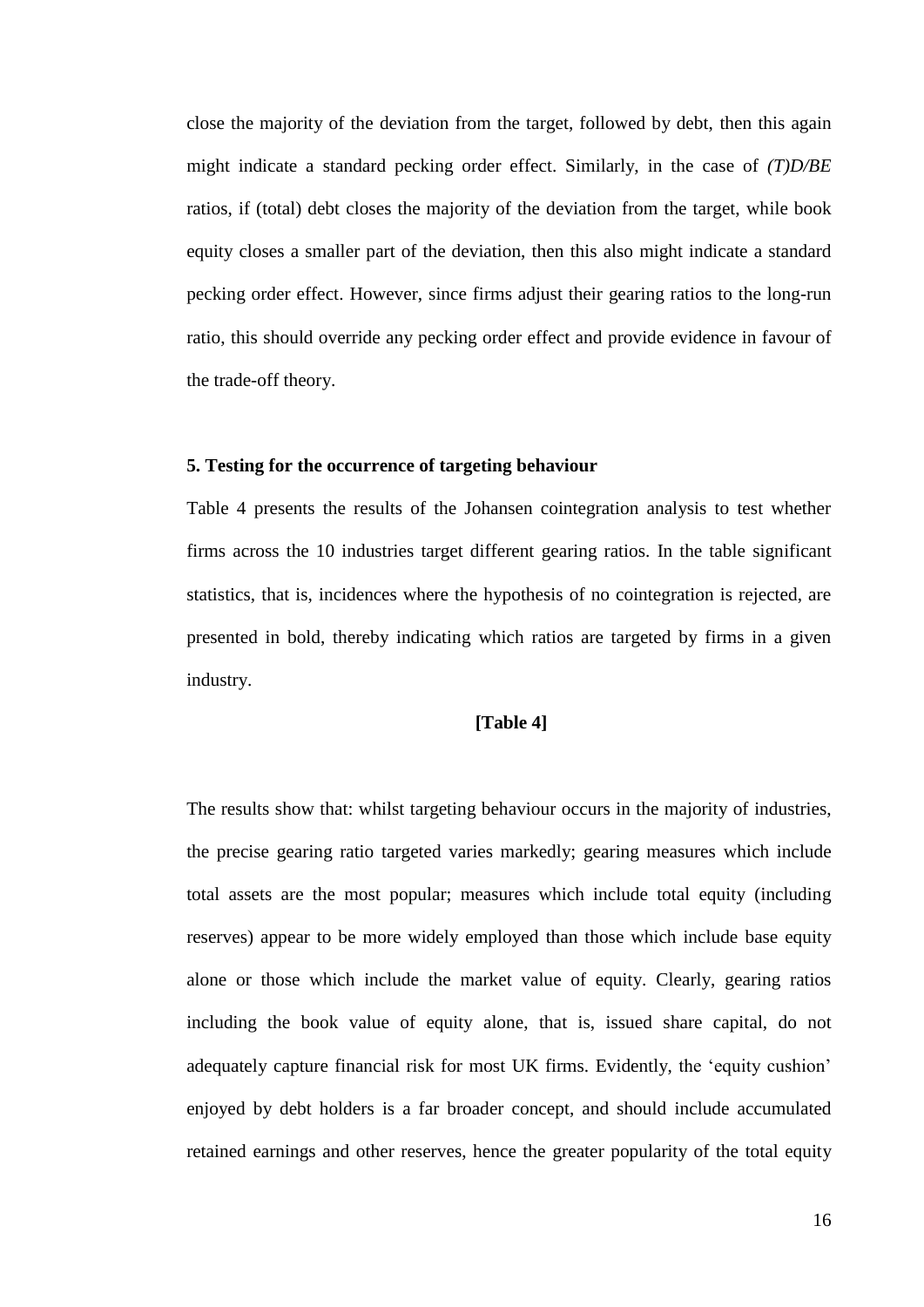gearing ratios. The popularity of the total debt to total assets ratio emphasises the importance of the balance sheet to financial managers in two respects: firstly, accounting assets are an important consideration in their own right as a stock concept of productive and working capital assets giving rise to the continuity of the firm; and secondly, financial managers are clearly mindful of the balance sheet equation whereby shareholders are residual claimants on the firm's total assets after other claims such as debt have been settled. Finally, given the 'forward-looking' nature of market equity, it is somewhat surprising that gearing ratios containing market value equity are not targeted more across the industries studied. Perhaps firms simply prefer book measures, as the fluctuation of market measures renders their practical use as metrics in strategic financial planning problematic.

Further insights are gained by examining which industries tend to target their gearing ratios. In general, it is evident that 'old industry' firms are more prone to targeting than 'new industry' firms. Older industries such as the extraction, construction and textiles industries tend to target book value gearing measures including either total assets or equity. Interestingly, however, the real estate industry targets only assetbased gearing ratios and the engineering industry shows no evidence of targeting at all. It is possible that the real estate industry is atypical given that certain immutable gearing ratios are industry-bound and deterministic, whilst the engineering industry is atypical given its extremely heterogeneous nature. Newer industries, such as information technology, tend to target a narrower range of ratios than older industries. The exceptions to this are biotechnology which targets a range of ratios and leisure which does not appear to target at all. In common with the older industries, newer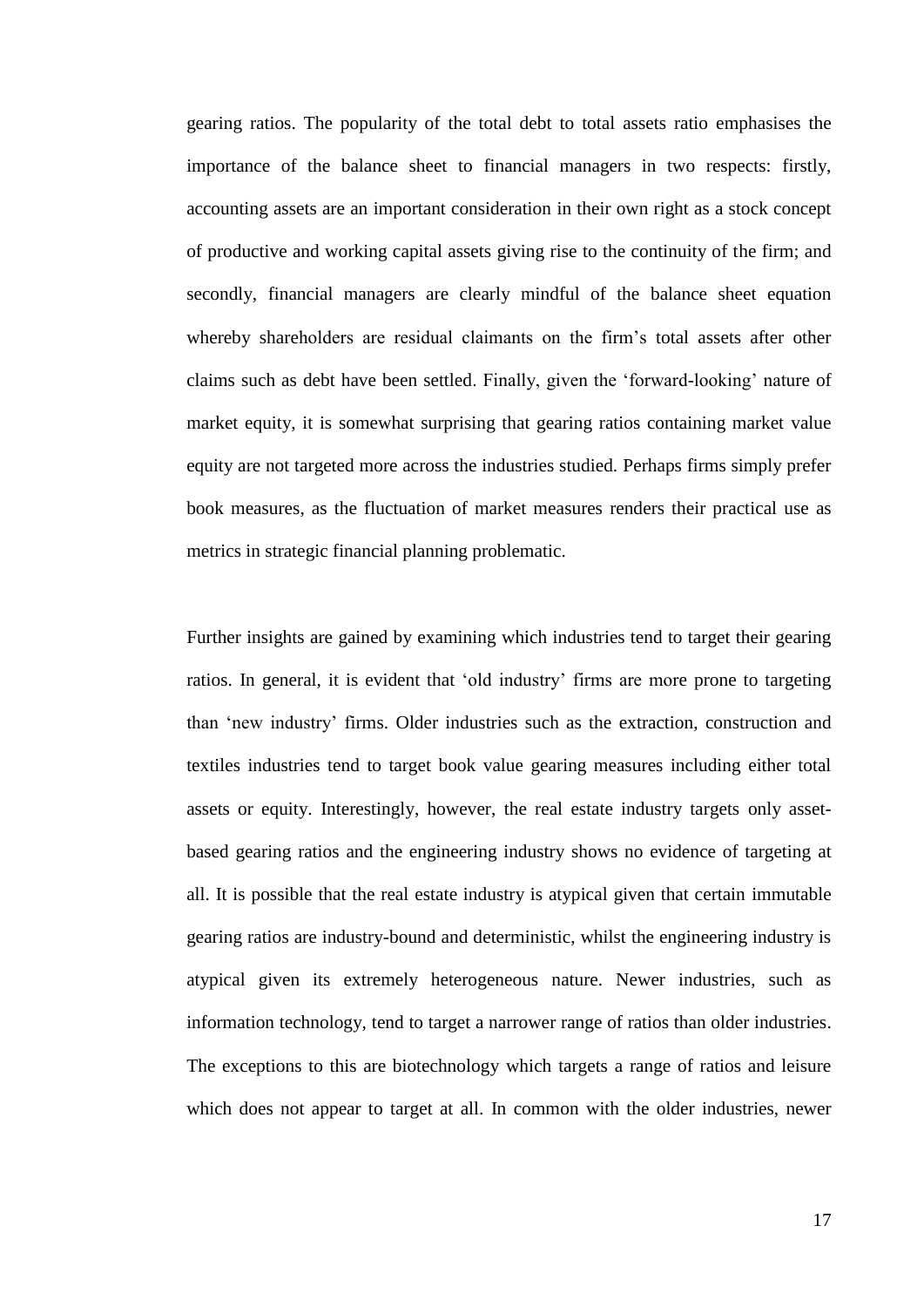industries target book equity or total assets ratios in equal measure, though are more likely to target market equity based measures than older industries.

The results demonstrate that those industries with significant balance sheet assets tend to target gearing measures with totals assets employed as a denominator. Older industries, such as extraction, construction and textiles are fixed asset intensive given their requirement to invest heavily in production facilities, and these assets are then used as collateral to secure borrowing. Further, the real estate industry is, by its very nature, asset-intensive and it makes logical sense to monitor debt in relation to the asset base rather than the balance of equity claims.

All of the industries which evidence targeting behaviour target book equity ratios, whether narrow base (equity) or total (equity capital and reserves), except for the real estate industry which monitors debt in relation to assets. This result reinforces the shareholder focus of financial managers who must monitor the financial risk to which they are exposing them and take corrective action when the firm is becoming too financially risky in relation to its industry norm. Market equity ratios are targeted only in the extraction, biotechnology, and information technology industries. In the extraction industry, financial managers necessarily focus on the value of mineral and oil reserves which are better captured by market than by book values. In the newer economy biotechnology and IT industries, book values are less useful than market values in evidencing the present value of future growth opportunities.

To summarise, hypothesis H1 is clearly supported as all industries except engineering and leisure appear to target at least one form of gearing ratio. In terms of the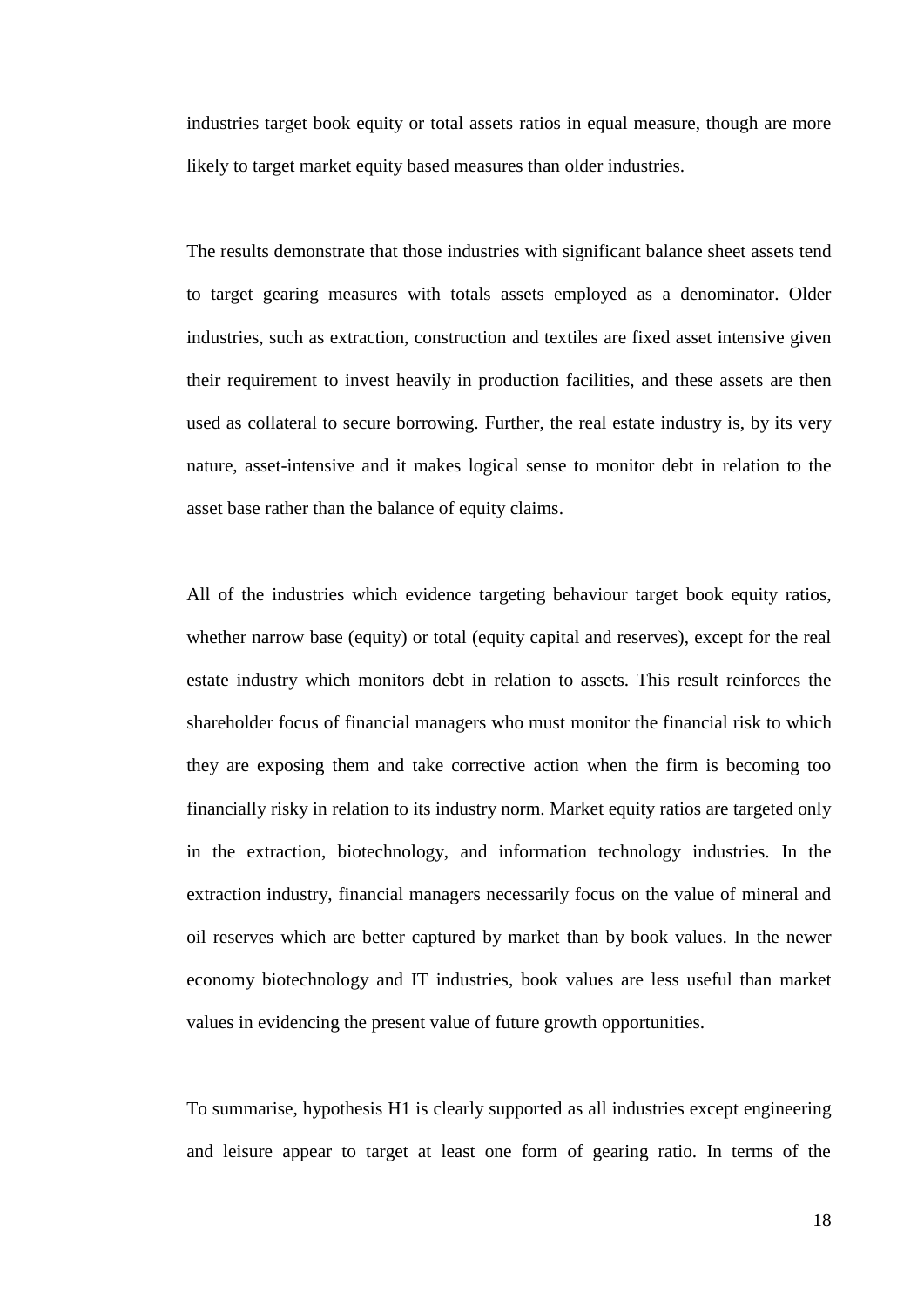supporting hypotheses, hypotheses H2 to H5 are supported but only for selected industries as discussed above. Book value equity gearing ratios, particularly those where equity includes both equity capital and reserves, and total asset gearing ratios are popular targeted measures. However, market value equity gearing ratios are targeted far less across the industries of this study. UK quoted firms do in general target gearing ratios, then, though targeting is restricted to those measures appropriate to their industry and their investors.

## **6. Measuring the speed of adjustment**

We can measure the speed of adjustment towards a target gearing ratio within each industry by examining the error correction mechanism. Consistent with Leary and Roberts (2005), we classify industries as either 'old economy' or 'new economy' in a similar fashion to the distinction applied above. The old economy group includes industries such as extraction, construction, textiles and real estate whereas the new economy group includes biotechnology and IT. Old economy industries are in general fixed assets intensive whereas new economy industries are in general high-growth and R&D intensive.

#### **[Table 5]**

Table 5 presents the adjustment speed coefficients of the ECM for the gearing ratio components by industry. The table shows that such adjustment is relatively fast and would appear to take between two and four years on average, consistent with Elsas and Florysiak (2010), Lemmon et al. (2008), Flannery and Rangan (2006), and Leary and Roberts (2005). <sup>6</sup> Further, it would appear that those new economy firms which do target, adjust faster to target gearing than old economy industries, consistent with the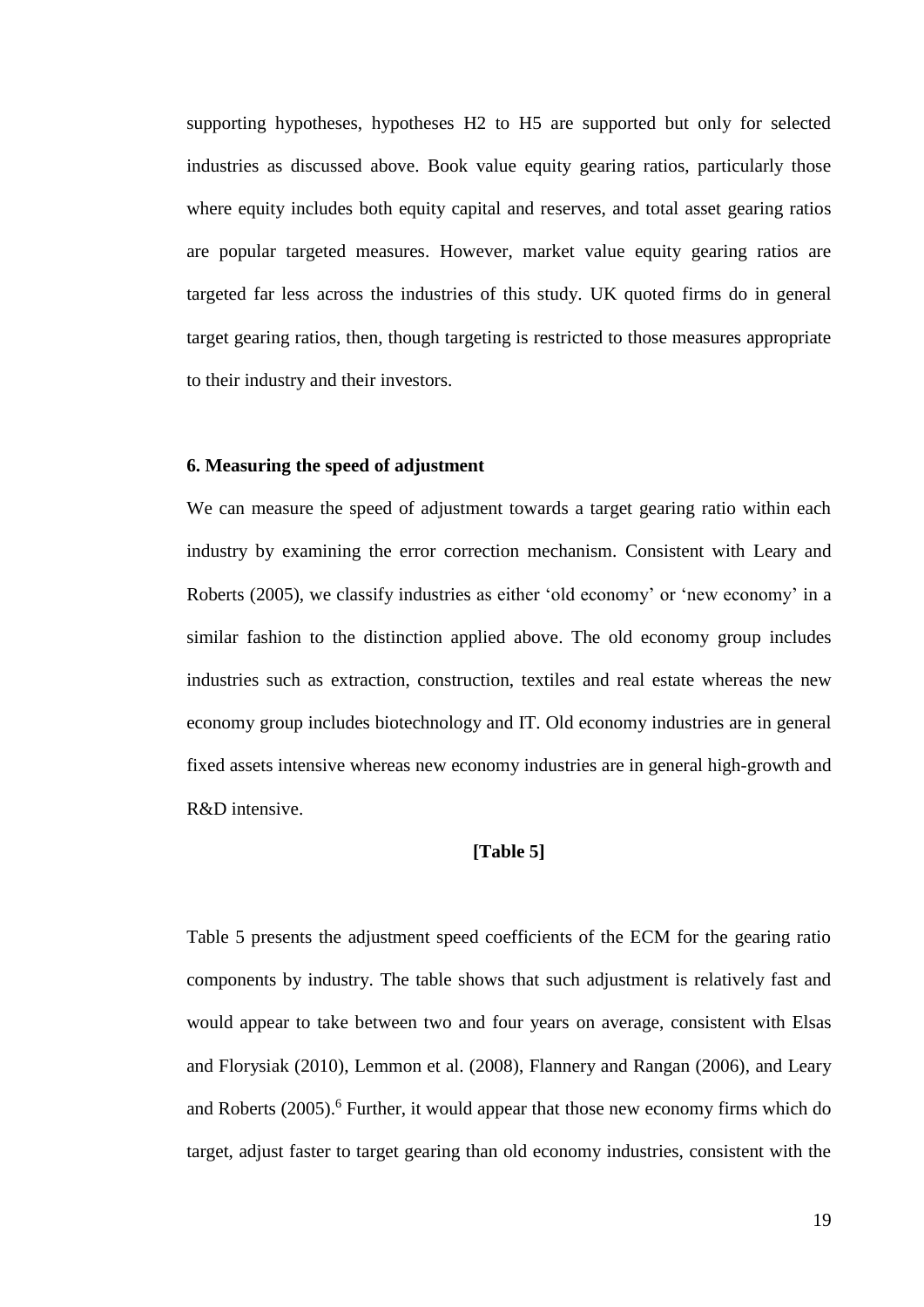findings of Leary and Roberts (2005). This may be because the costs of deviating from the target are higher in the new economy industries than old economy industries, perhaps as the former do not enjoy the reputation effects of the latter.

If we compute adjustment speed coefficients for total debt and both of the components of total equity, thereby giving us separate adjustment speed coefficients for equity capital and reserves, we can infer the nature of pecking order adjustment across the ten UK industries. The final row on the table, TD-BE-RE provides us with this insight. As expected, the adjustment speed coefficients show that retained earnings close the majority of the gap between the target and the actual ratio in both old and new economy industries. However, some interesting differences arise where these industries resort to external finance to correct the deviation from target. Old economy industries generally appear to close the second largest part of the deviation from target with debt whereas new economy industries close the second largest part of the deviation with equity instead. Old economy firms thus follow the standard pecking order whereas new economy firms follow a different pecking order, consistent with the general pecking order theory proposed by Halov and Heider (2008). Small, high growth, R&D intensive firms such as those in the biotechnology and IT industries may have more asymmetric information about risk and hence debt will be severely mispriced. In this case, equity has lower adverse selection costs, 'forcing' new economy firms to issue equity to close the deviation from the target.

The only two old economy industries whose behaviour does not appear consistent with the standard pecking order are utilities and real estate. However, it is unlikely that Halov and Heider's generalised pecking order theory suits such firms since they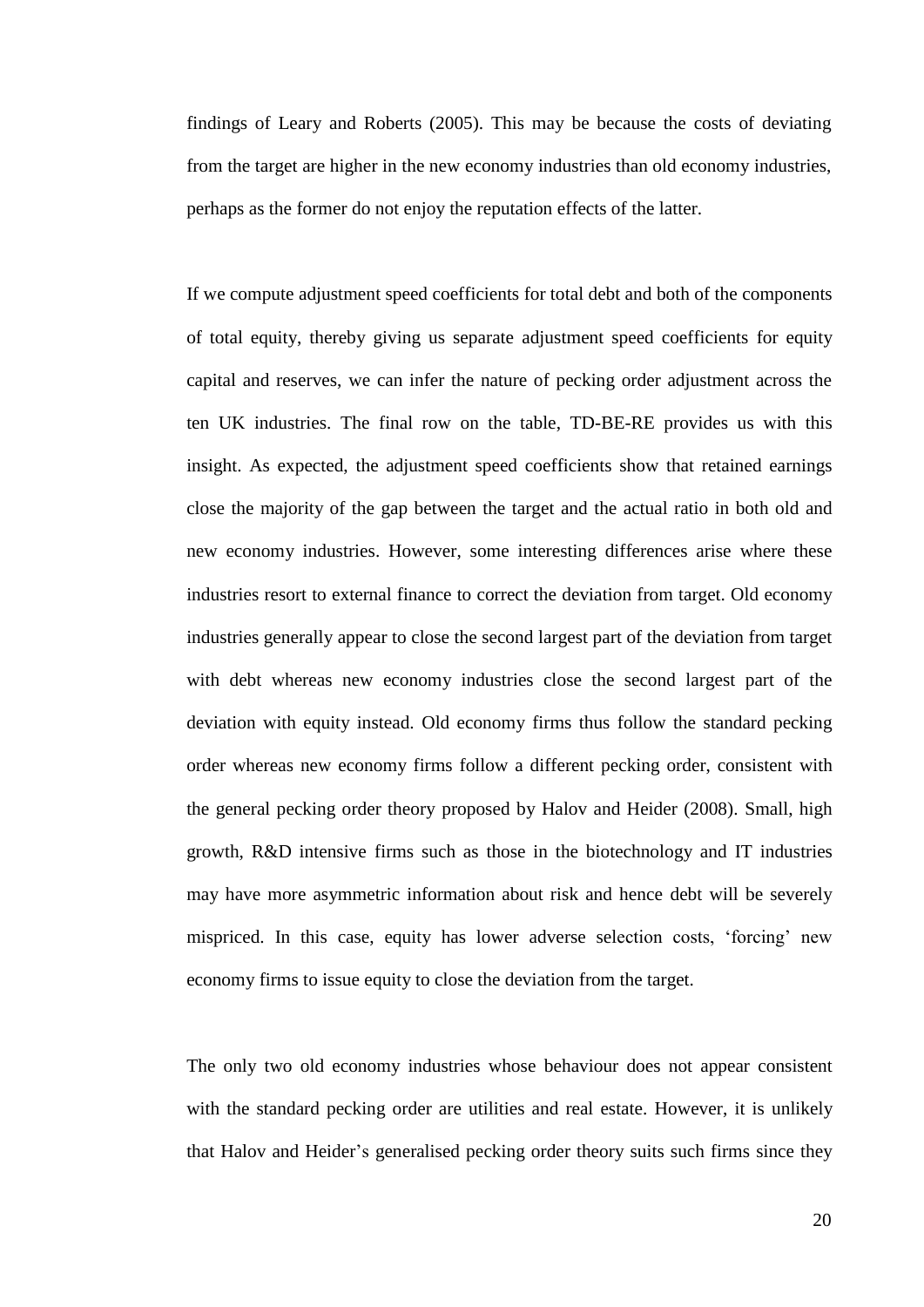are normally mature, well-established firms rather than small, fast growing firms. A possible explanation for utility firms is that they are heavily regulated and hence financing outcomes do not represent the deliberate optimising decisions of finance managers. Many researchers, such as Graham and Leary (2010) and Dissanaike et al. (2001), *inter alia,* exclude utility and financial firms due to their atypical financing behaviour: restrictions on the dividend payout/retention ratio, maximum debt levels, and so on, of utility firms may mean that the resulting gearing ratio is not an outcome of deliberate choice for finance managers. With regard to the real estate industry, it might be argued that firms are similar to financial firms in terms of maturity matching and the maintenance of strict solvency and liquidity margins to meet debt covenants, and as such should be excluded from the analysis.

In sum, adjustment towards a target gearing ratio is fairly rapid for UK firms, taking between two and four years on average. The speed of adjustment coefficients for retained earnings, debt and equity when taken together suggest that old industry firms tend to follow the standard pecking order whilst new economy firms tend instead to resort to equity before debt when external financing is required.

#### **7. Conclusion**

This paper sought to examine the impact of industry membership on the capital structure dynamics of UK firms, and in particular to investigate whether industryoptimal gearing ratio targeting behaviour occurs in the long-run while a hierarchy of financing arises in the short-run. The capital structure debate has over many decades arrived at something of a theoretical and empirical impasse – either firms trade-off the costs and benefits of gearing to arrive at an optimal gearing ratio or they avoid the optimality issue and simply select the most advantageous form of finance on an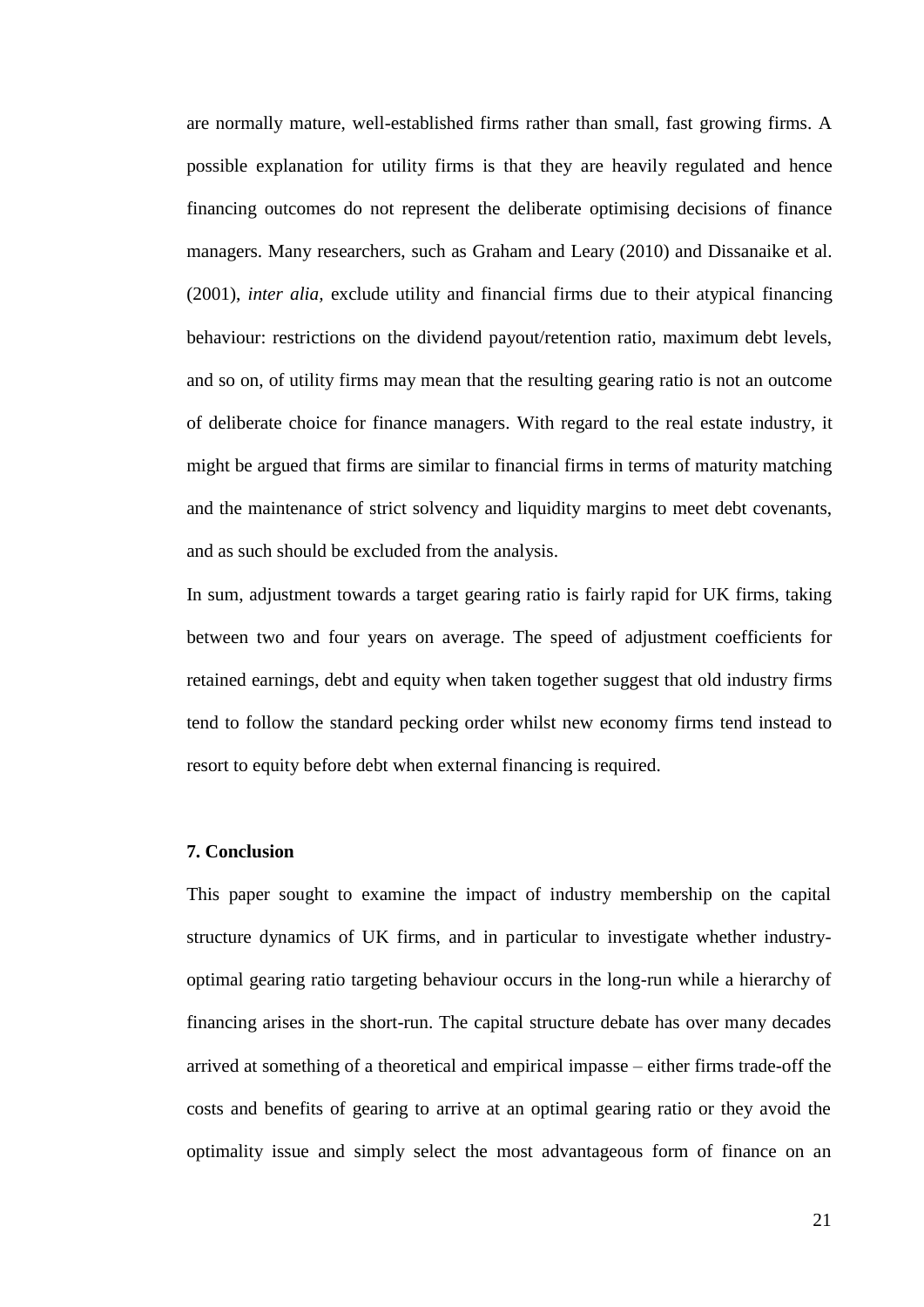incremental basis. This paper, investigating the conjectures of Beattie et al. (2006), argues that some synthesis is required to reconcile the two theoretical camps and further that firms might in fact pursue an optimal or target gearing ratio in the longrun whilst accepting a pecking order of financing in the short-run.

The paper employed a novel approach by testing for evidence of a cointegrating relationship between the component variables of capital structure ratios commonly employed by finance managers, testing for the occurrence of targeting and/or pecking order behaviour in UK quoted companies grouped by 10 broad industries over almost four decades. The results suggest that most firms demonstrate target gearing behaviour, though such targeting is restricted to those measures most appropriate to their industry and their investors. Adjustment towards a given target is fairly rapid, taking between two and four years. Further examination of the speed of adjustment coefficients suggests that old economy firms tend to follow the standard pecking order, whilst new economy firms tend instead to resort to equity before debt when external financing is required. Therefore, the paper builds on previous studies by showing that synthesis between the trade-off and pecking order theories is not only theoretically desirable but is readily observable, at least at industry level.

The implications of this research for the current economic and financial environment are many, though we focus here on the effect on three groups of stakeholders: companies, their investors, and investment analysts. Firstly, following the financial crisis, many companies have re-examined the adequacy of their solvency and liquidity ratios, resulting in the paying down of debt and the movement towards a lower geared financial environment. Companies will therefore gradually adjust their gearing targets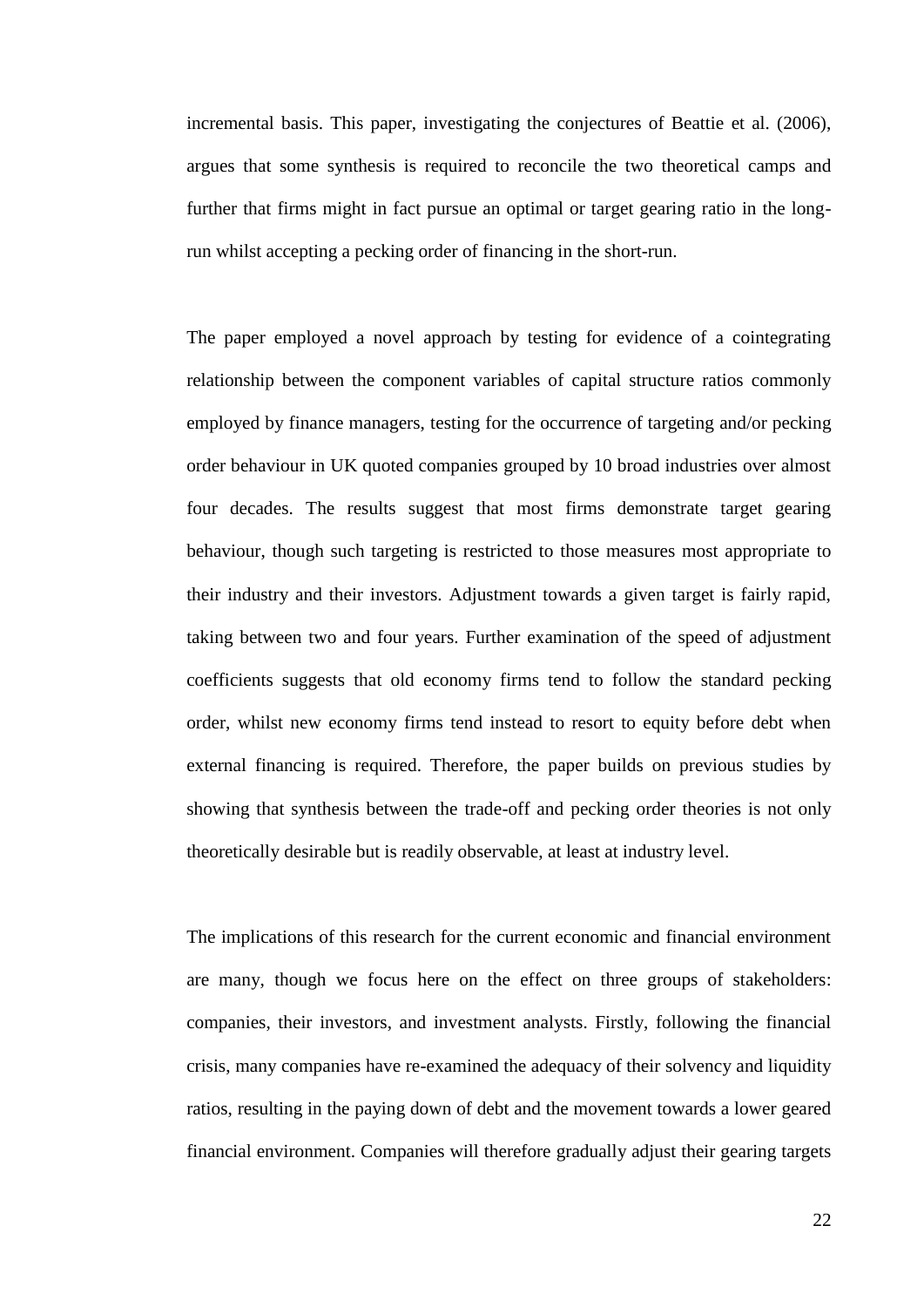downwards over the subsequent two to four years, though the precise ratio adjusted and the speed of adjustment will depend on the industry concerned. Secondly, from an investor perspective, following the crisis the cost of corporate debt has increased markedly as banks rebuild their balance sheets through spread expansion, and debt investors remain concerned about the risks inherent in corporate debt. At the same time, the UK equity market has recovered well. Taken together, this leads to lower equilibrium target gearing ratios across the industrial base. Whilst we expect that new economy companies will adjust their gearing ratios downwards by issuing equity when new external financing is required, in the more buoyant post-crisis equity market there may also be a greater propensity for older economy companies to depart from expectations and issue equity rather than debt at the margin, at least until the UK market has adjusted fully to the new balance sheet conservatism. Thirdly, given the uncertainty during the recovery phase regarding the growth path of the economy, investment analysts will revise downwards their benchmarks for acceptable corporate financial risk in the equities that they follow, even in the face of strong cash flow recovery in many industries. On the debt side, covenant restrictions are likely to remain tight. In this new valuation paradigm, and consistent with the implications above, gearing ratio norms and ranges will moderate downwards, at least until consensus expectations regarding the longer term growth path of the economy are more stable. Extensions to this study might include an examination of capital structure dynamics at firm-level, particularly as it is clear that certain industries are far from homogeneous, or a study for a bank-based country where institutional influences may differ.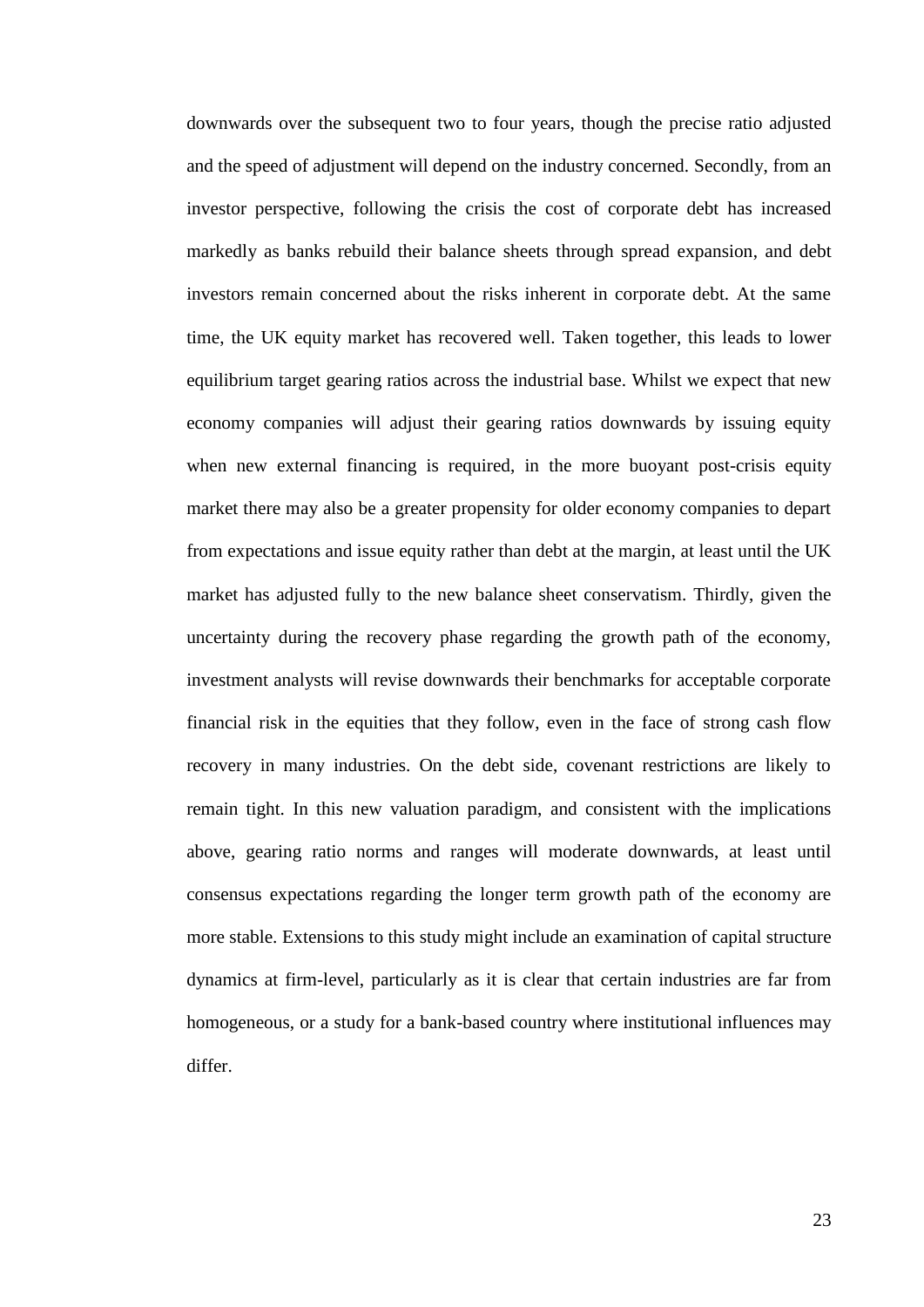#### **Notes**

1. We also employ the Engle-Granger (1987) cointegration test. However, for efficiency of presentation we do not report these results. They are available upon request.

2. We also employ the Kruskal-Wallis and Analysis of Variance (ANOVA) techniques which test the hypothesis that gearing ratios vary more across industries than they do within industries (see, for example, Bradley, Jarrell and Kim, 1984). The results confirm the industry norm targeting hypothesis. To preserve space, we do not present these results. They are available upon request.

3. We conduct the cointegration analysis and estimate the error correction mechanism (ECM) for total as well as long-term debt and find that they generally lead to the same inferences. For efficiency of presentation, we do not report the results for ratios with long-term debt as a component. They are available upon request.

4. Cointegration analysis requires that variables be integrated of the same order. The Augmented Dickey-Fuller (ADF) and Philip-Perron (PP) unit root tests reveal that each gearing ratio component for each of the ten industries is integrated of order one  $(I(1))$ . For efficiency of presentation we do not report the results. They are available upon request.

5. From the estimated adjustment speed coefficients we compute also the half-life, i.e. the time required by the process to return halfway to the equilibrium state after a shock which is given by  $t = \frac{\ln(0.5)}{a_i}$ 

 $i = 1,2$  (see, for example, Leary and Roberts, 2005). However, since we are more interested in the relative magnitude of the adjustment speed coefficients, we do not report the half-life estimates. They are available upon request.

6. We reach this conclusion based on the half-life estimates computed as outlined in footnote 5.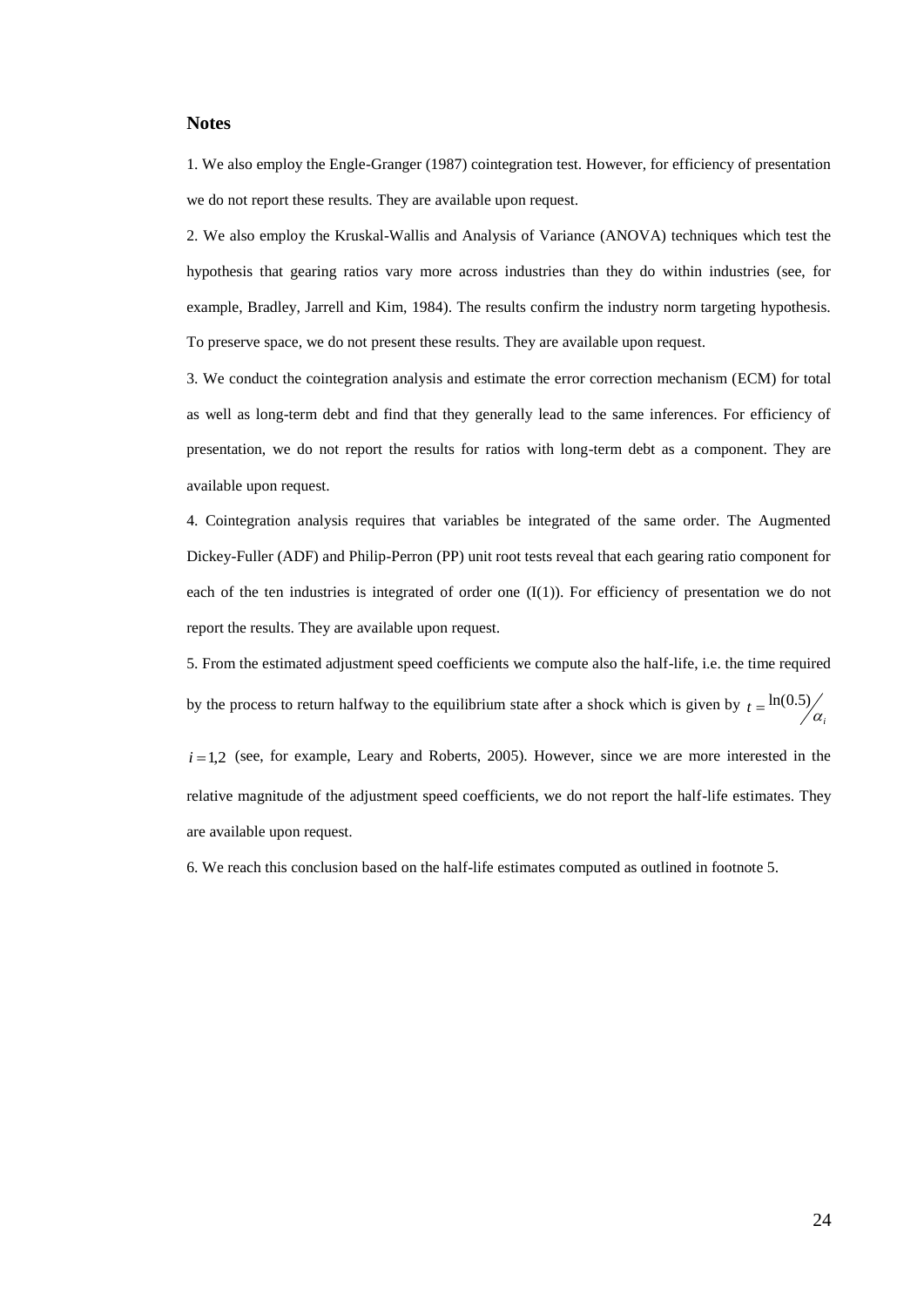#### **References**

- Aggarwal, R. and Kyaw, N.A. (2010). Capital structure, dividend policy and multinationality: Theory versus empirical evidence. *International Review of Financial Analysis*, 19 (2), 140-150.
- Antoniou, A., Guney, Y., Paudyal, K. (2002). Determinants of corporate capital structure: evidence from France, Germany and the UK. *European Financial Management*, 17 (1), 45-60.
- Bhamra, H.S., Kuehn, L.A., Strebulaev, I.A. (2010). The aggregate dynamics of capital structure and macroeconomic risk. *Review of Financial Studies*, 23 (12), 4187-4241.
- Bancel, F., Mittoo, U. (2002). The determinants of capital structure choice: a survey of European firms. *Financial Management*, 33, 103-132.
- Barclay, M., Morellec, E. Smith Jr., C. (2006). On the debt capacity of growth options. *Journal of Business*, 79 (1), 37-60.
- Beattie, V., Goodacre, A., Thomson, S. (2006). Corporate financing decisions: UK survey evidence. *Journal of Business Finance & Accounting*, 33(9&10), 1402–1434.
- Bevan, A., Danbolt, J. (2000). Capital structure and its determinants in the UK a decompositional analysis. *Applied Financial Economics*, 12 (3), 159-170.
- Billet, M., King, T., Mauer, D. (2007). Growth opportunities and choice of leverage, debt maturity, and covenants. *Journal of Finance*, 62 (2), 697-730.
- Bradley, M. Jarrell, G.A., Kim, E.H. (1984). On the existence of an optimal capital structure: theory and evidence. *Journal of Finance*, 39 (3), 857-878.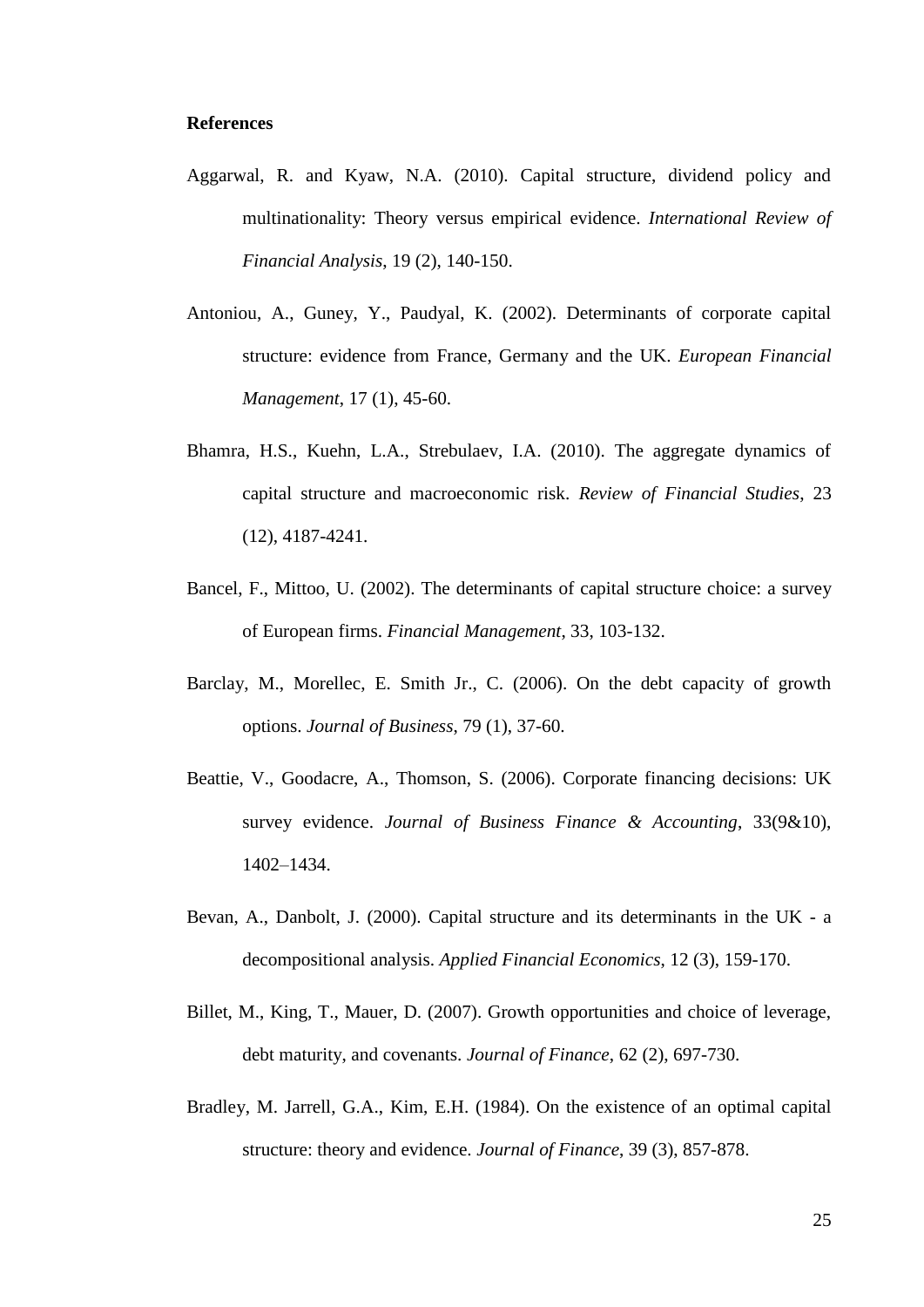- Brealey, R., Myers, S., Allen, F. (2008). *Principles of Corporate Finance*. 9th Ed. New York: McGraw-Hill.
- Bunn, P., Young, G. (2004). Corporate capital structure in the United Kingdom: determinants and adjustment. *Bank of England Working Paper* No. 226.
- Davydenko, S.A., Franks, J.R. (2008). Do bankruptcy codes matter? A study of defaults in France, Germany, and the UK. *Journal of Finance*, 63 (2), 565- 608.
- Dissanaike, G. Lambrecht, B., Saragga, A. (2001). Differentiating debt target from non-target firms: an Empirical study on corporate capital structure. *University of Cambridge, JIMS Working Paper* No. 18/2001, available on the internet at http:/ssrn.com/abstract=293103.
- Elsas, R., Florysiak, D. (2011). Heterogeneity in the speed of adjustment towards target leverage. *International Review of Finance*, Forthcoming.
- Engle, R., Granger, C. (1987). Co-integration and error correction: representation, estimation and testing. *Econometrica*, 55 (2), 251-276.
- Ergungor, O.E. (2004). Market- vs. bank-based financial systems: do rights and regulations really matter? *Journal of Banking and Finance*, 28 (12), 2869- 2887.
- Fama, E.F., French, K.R. (2002). Testing tradeoff and pecking order predictions about dividends and debt. *Review of Financial Studies*, 15 (1), 1-33.
- Fischer, E., Heinkel, R., Zechner, J. (1989). Dynamic capital structure choice: theory and tests. *Journal of Finance*, 44 (1), 19-40.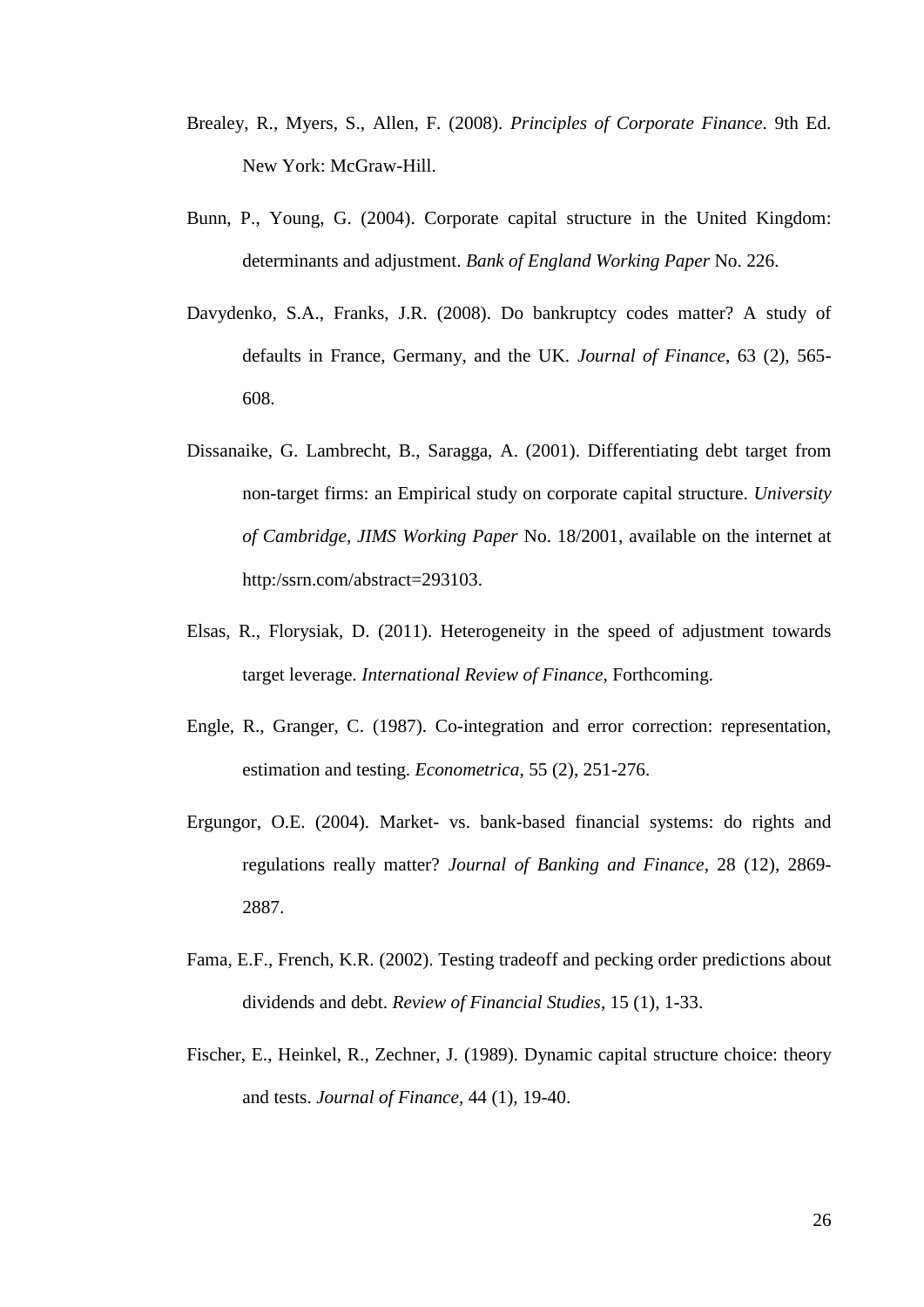- Flannery, M., Rangan, K.P. (2006). Partial adjustment toward target capital structures. *Journal of Financial Economics*, 79 (3), 469–506.
- Francis. B., Leachman L. (1994). A time-series approach to exploring aggregate capital structure: cointegration analysis. *Applied Financial Economics*, 4 (1), 41-54.
- Gaud, P., Hoesli, M., Bender, A. (2007). Debt-equity choice in Europe. *International Review of Financial Analysis*, 16 (3), 201-222.
- Goldstein, R., Ju N, Leland H. (2001). An EBIT-based model of dynamic capital structure. *Journal of Business*, 74, (4), 483-512.
- Graham, J., Leary, M. (2011). A review of capital structure research and directions for the future, *Annual Review of Financial Economics*, (3) Forthcoming.
- Hackbarth, D. Miao, J., Morellec, E. (2006) Capital structure, credit risk, and macroeconomic conditions. *Journal of Financial Economics*, 82(3), 519-550.
- Halov, N., Heider, F. (2008). Capital Structure with Asymmetric Information About Value and Risk: Theory and Empirical Analysis. *[NYU Working Paper No.](http://papers.ssrn.com/sol3/papers.cfm?abstract_id=1299467##)  [FIN-03-026](http://papers.ssrn.com/sol3/papers.cfm?abstract_id=1299467##)*, available at a state at a state at a state and a state at a state and a state at a state and a state at a state and a state and a state and a state and a state and a state and a state and a state and a state [http://papers.ssrn.com/sol3/papers.cfm?abstract\\_id=1299467](http://papers.ssrn.com/sol3/papers.cfm?abstract_id=1299467)
- Heaton, J. B. (2002). Managerial optimism and corporate finance. *Financial Management*, 31 (2), 33-45.
- Hovakimian, A., Opler, T., Titman, S. (2001). The debt-equity choice*. Journal of Financial and Quantitative Analysis*, 36 (1), 1–24.
- Hui, C. H., Lo, C. F., Huang, M. X. (2006). Are corporates' target leverage ratios time-dependent? *International Review of Financial Analysis*, 15 (3), 220-226.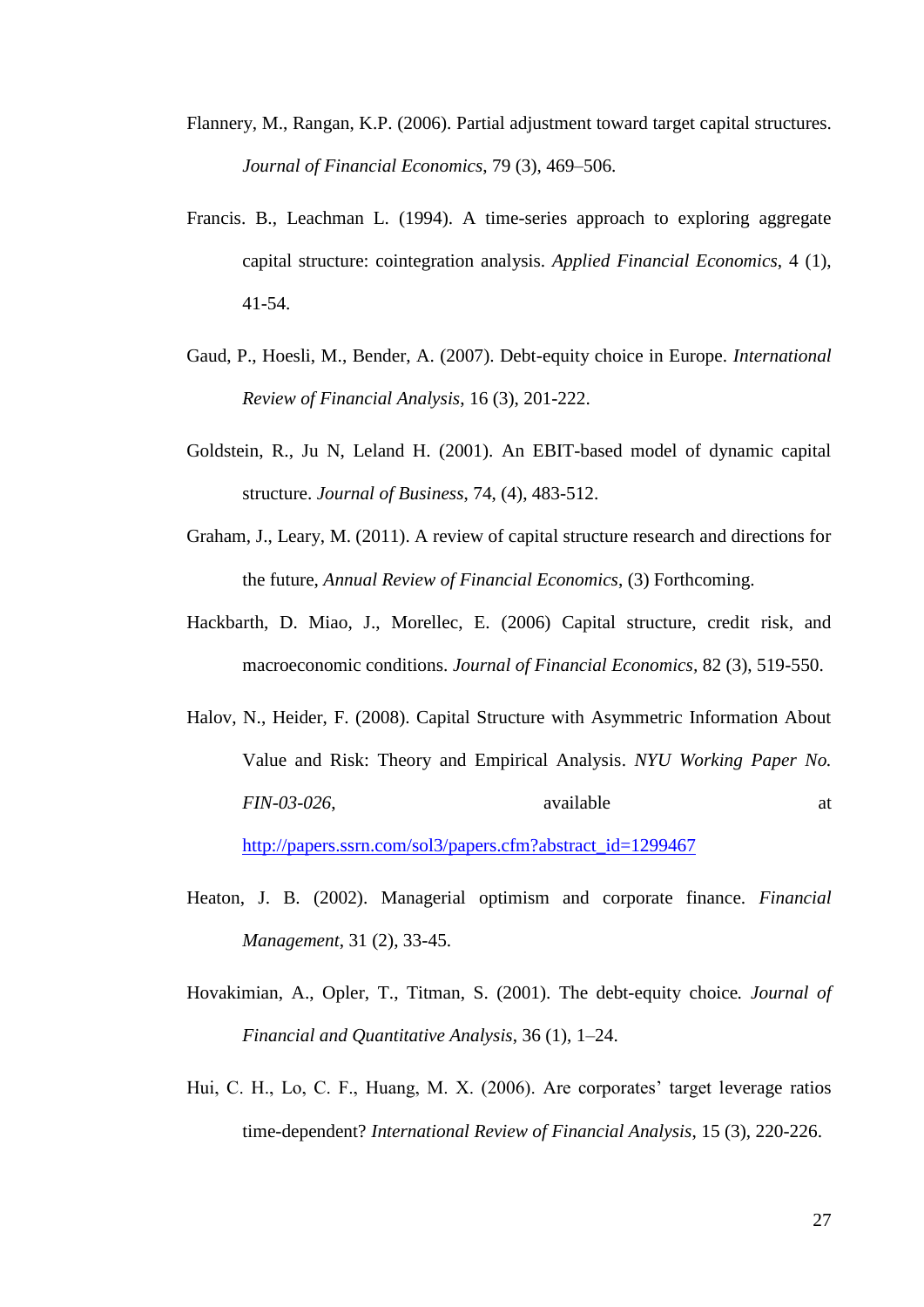- Jensen, M. (1986). Agency costs of free cash flow, corporate finance, and takeovers. *American Economic Review*: Papers and Proceedings of the Ninety-Eighth Annual Meeting of the A.E.A, 76 (2), 323-329.
- Johansen, S. (1991). Estimation and hypothesis testing of cointegration vectors in Gaussian vector autoregressive models. *Econometrica*, 59 (6), 1551–1580.
- Kayhan, A., Titman, S. (2007). Firms' histories and their capital structures. *Journal of Financial Economics*, 83 (1), 1-32.
- Kim, E. (1978). A mean-variance theory of optimal capital structure and corporate debt capacity. *Journal of Finance*, 33 (1) 45-63.
- Kurshev, A., Strebulaev, I. A. (2007). Firm Size and Capital Structure. *AFA 2008 New Orleans Meetings Paper*.
- Kwok, C., Tadesse, S. (2006). National culture and financial systems. *Journal of International Business Studies*, 37 (2), 227-247.
- La Porta, R., Lopez-de-Silanes, F., Shleifer, A., Vishny, R. W. (1998). Law and finance. *Journal of Political Economy*, 106 (6), 1113–1155.
- Leary, M., Roberts, M. (2005). Do firms rebalance their capital structure? *Journal of Finance*, 60 (6), 2575–619.
- Lemmon, M. L., Roberts, M. R., Zender, J. F. (2008). Back to the beginning: Persistence and the cross-section of corporate capital structure. *Journal of Finance*, 63 (4), 1575-1608.
- Lord, R. A., McIntyre, J. E. (2003). Leverage, imports, profitability, exchange rates, and capital investment: a panel data study of the textile and apparel industries 1974-1987. *International Review of Financial Analysis*, 12 (3), 287-310.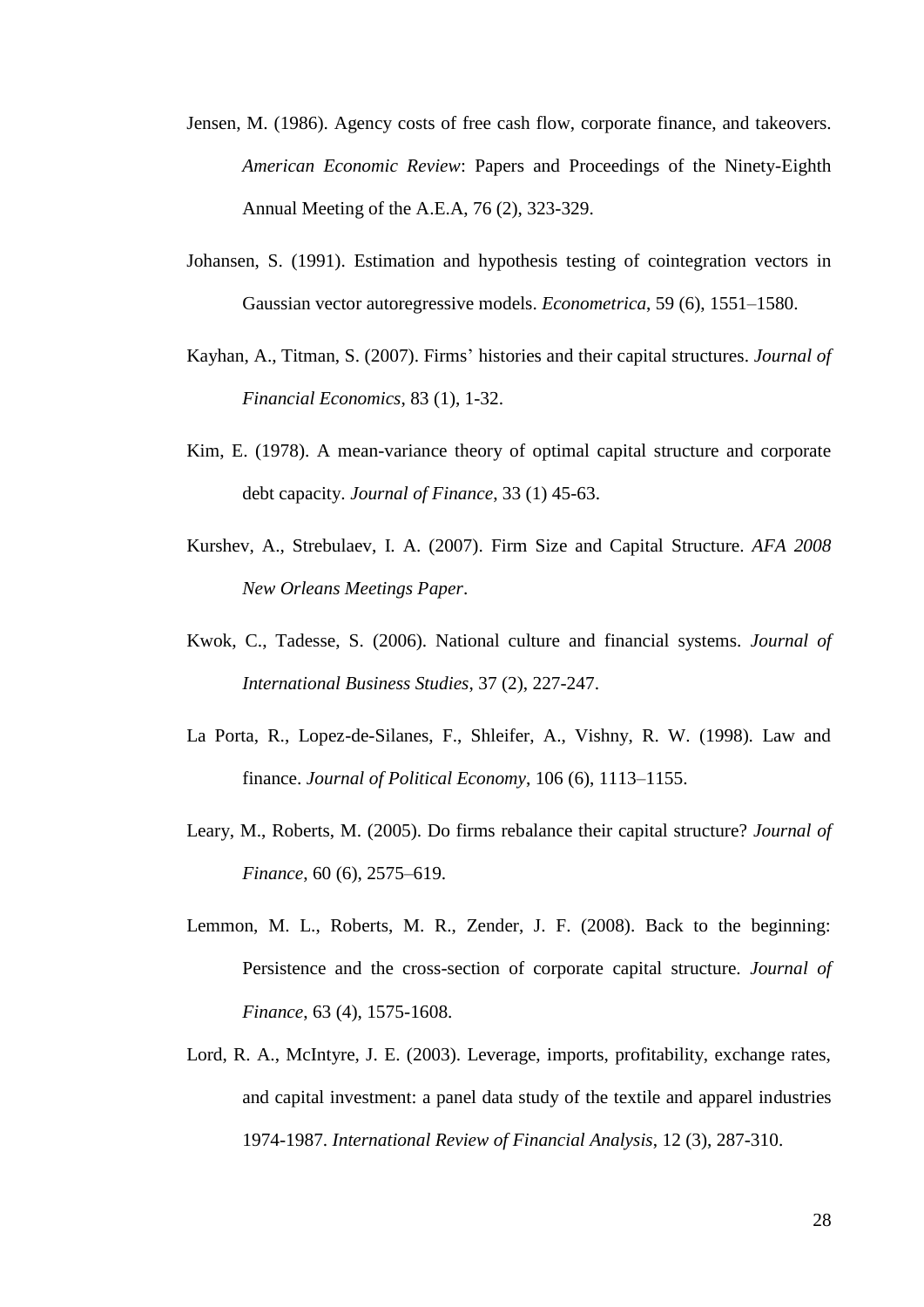- Marsh, T., Merton, R. (1987). Dividend behaviour for the aggregate stock market. *Journal of Business*, 60 (1), 1-40.
- Minguez-Vera, A., Martin-Ugedo, J.F. (2007). Does ownership structure affect value? A panel data analysis for the Spanish market. *International Review of Financial Analysis*, 16 (1), 81-98.
- Modigliani, F., Miller, M. (1958). The cost of capital, corporation finance and the theory of investment. *American Economic Review*, 48 (3) 261-297.
- Myers, S. (2003). Financing of corporations. In *Handbook of the Economics of Finance*, Constantinides, G.M., Harris, M., Stulz, R. (Eds.), Volume 1A, Elsevier North-Holland, 215–253.
- Nachman, D., Noe, T.H. (1994). Optimal design of securities under asymmetric information. *Review of Financial Studies*, 7 (1), 1-44.
- Ozkan, A. (2001). Determinants of capital structure and adjustment to long run target: evidence from UK company panel data. *Journal of Business Finance & Accounting*, 28 (1&2), 175–198.
- Philosophov, L. V., and Philosophov, V. L. (2005). Optimization of a firm's capital structure: A quantitative approach based on a probabilistic prognosis of risk and time of bankruptcy. *International Review of Financial Analysis*, 14 (2), 191– 209.
- Rajan, R., Zingales, L. (1995). What do we know about capital structure? Some evidence from international data. *Journal of Finance*, 50 (5), 1421-1460.
- Rampini, A. A., Viswanathan, S. (2010). Collateral, risk management, and the distribution of debt capacity. *Journal of Finance*, 65 (6), 2293-2322.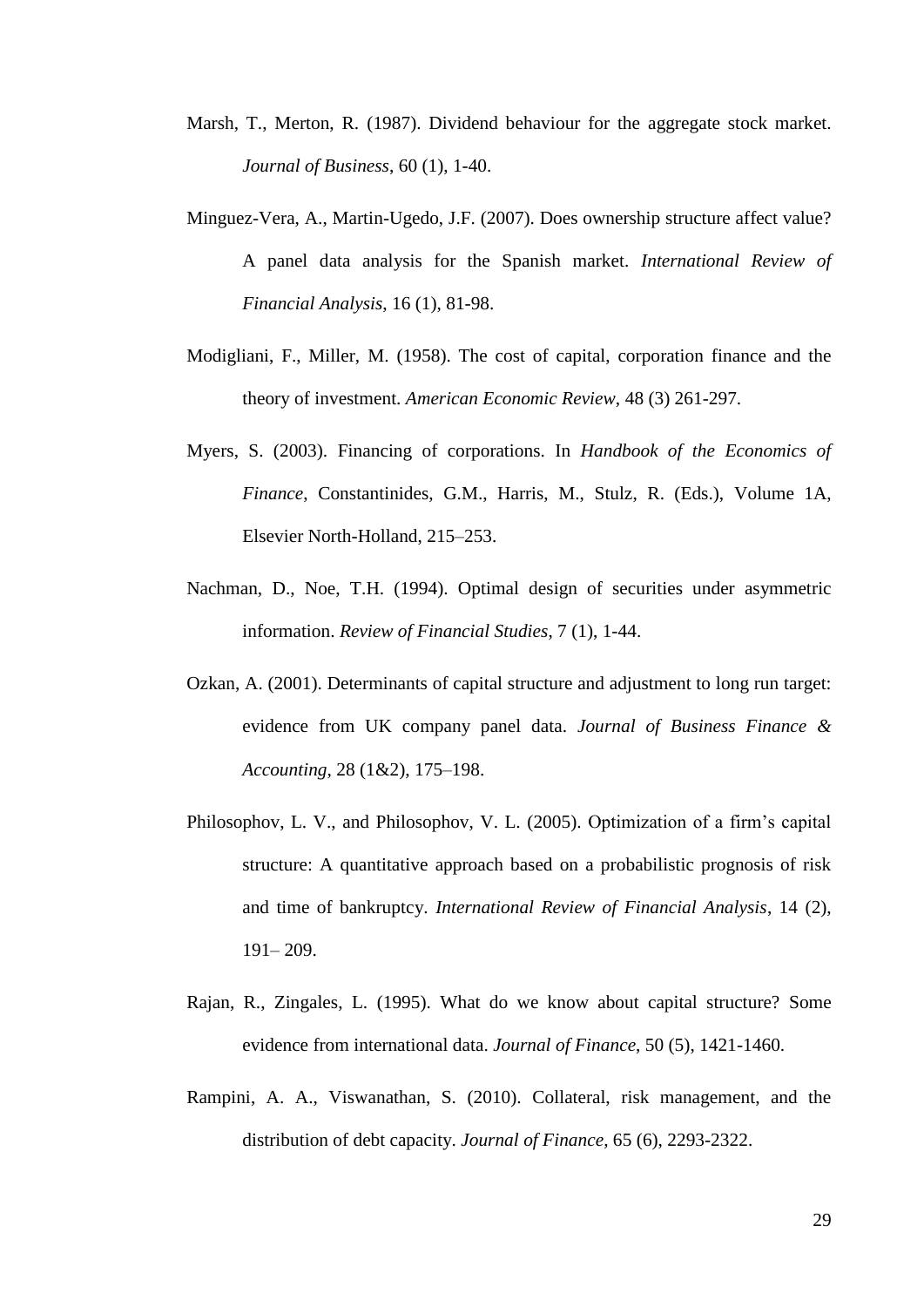- Rauh, J. D., Sufi, A. (2010). Capital structure and debt structure. *Review of Financial Studies*, 23 (12), 4242-4280.
- Shyam-Sunder, L., Myers, S. (1999). Testing static tradeoff against pecking order models of capital structure. *Journal of Financial Economics*, 51 (2), 219-244.
- Sogorb-Mira, F., Lopez-Gracia, J. (2003). Pecking order versus trade-off: an empirical approach to the small and medium enterprise capital structure, available on the internet at [http://ssrn.com/abstract=393160.](http://ssrn.com/abstract=393160)
- Stiglitz, J.E. (1973). Taxation, corporate financial policy and the cost of capital. *Journal of Public Economics*, 2 (1), 1-34.
- Welch, I. (2011). Some common problems in capital structure research: the financial debt-to-asset ratio, and issuing activity vs. leverage changes, *International Review of Finance*, 11 (1), 1-17.

World Federation of Exchanges (2010). *Annual Report and Statistics 2009.*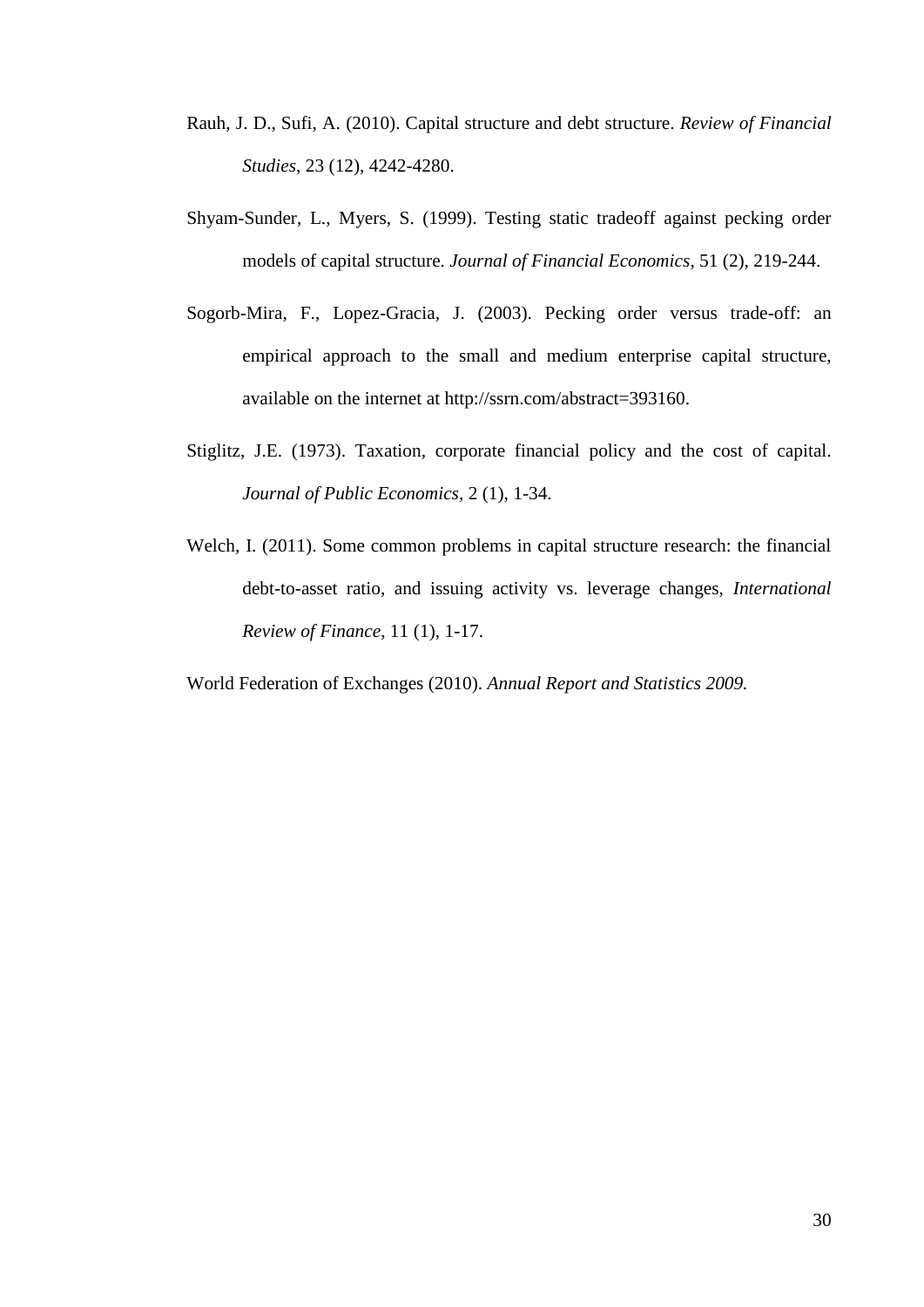| <b>Variable</b>                                      | Label     | <b>Datastream</b><br>code | <b>Definition</b>                                                  |
|------------------------------------------------------|-----------|---------------------------|--------------------------------------------------------------------|
| Book value of equity                                 | BE        | 301                       | (Ln of) Book value of equity at                                    |
|                                                      |           |                           | balance sheet date                                                 |
| Market value of equity                               | <b>ME</b> | <b>HMV</b>                | (Ln of) Market value of equity at<br>balance sheet date            |
| Total assets employed                                | A         | 391                       | (Ln of) The sum of all assets less<br>current liabilities          |
| Book value of equity plus<br>reserves                | TE        | 305                       | (Ln of) Book value of equity and<br>reserves at balance sheet date |
| Long-term debt                                       | D         | 321                       | (Ln of) All loans repayable in more                                |
|                                                      |           |                           | than one year                                                      |
| Short-term debt                                      | <b>SD</b> | 318                       | (Ln of) All loans payable in one year<br>or less                   |
| Total debt                                           | TD        |                           | (Ln of) The sum of long-term and<br>short-term debt                |
| Book value of total capital<br>employed              | TDBE      |                           | (Ln of) The sum of total debt and<br>book value of equity          |
| Book value of total capital<br>employed and reserves | TDTE      |                           | (Ln of) The sum of total debt and<br>total equity                  |
| Market value of total capital<br>employed            | TDME      |                           | (Ln of) The sum of total debt and<br>market value of equity        |

Notes: This table presents the gearing ratio components taken from Datastream in January 2007 for the UKQI and UKQI plus Dead firms list. Also presented are variable labels, Datastream codes and definitions. All variables are expressed as natural logarithm (Ln) values.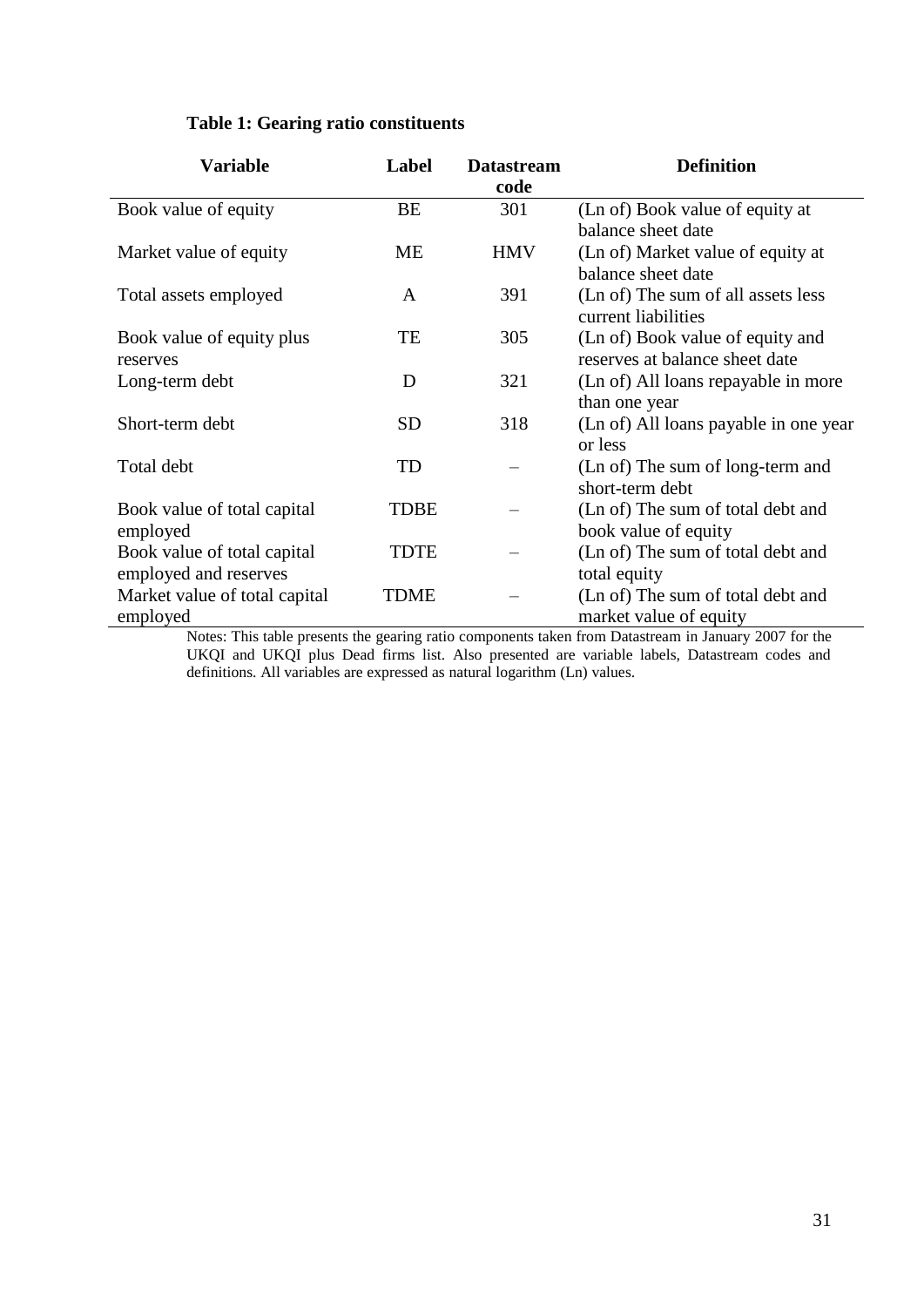|                    |                       | <b>SD/TD</b>    |                       | <b>RE/BE</b>    |                        | <b>ME/BE</b>     |                               |
|--------------------|-----------------------|-----------------|-----------------------|-----------------|------------------------|------------------|-------------------------------|
| <b>Industry</b>    | <b>Mean</b><br>$(\%)$ | Lo-Hi<br>$(\%)$ | <b>Mean</b><br>$(\%)$ | Lo-Hi<br>$(\%)$ | <b>Mean</b><br>(times) | Lo-Hi<br>(times) | <b>Mean Market</b><br>Cap(fm) |
| Extraction         | 31                    | $22 - 35$       | 64                    | $6 - 143$       | 1.5                    | $0.33 - 2.5$     | 1,393                         |
| Construction       | 29                    | $12 - 40$       | 62                    | $10 - 90$       | 1.2                    | $0.5 - 2.04$     | 196                           |
| Engineering        | 30                    | $8 - 36$        | 73                    | $-2 - 92$       | 1.8                    | $0.8 - 3.16$     | 120                           |
| <b>Textiles</b>    | 30                    | $10 - 44$       | 18                    | $1.6 - 64$      | 1.1                    | $0.44 - 2.15$    | 56                            |
| <b>Biotech</b>     | 30                    | $8 - 44$        | 76                    | $9.2 - 146$     | 2.7                    | $1.6 - 6.6$      | 108                           |
| Leisure            | 28                    | $11 - 37$       | 68                    | $10.3 - 142$    | 1.9                    | $0.8 - 3.86$     | 193                           |
| Retail             | 23                    | $11 - 35$       | 62                    | $20 - 123$      | 1.3                    | $0.76 - 2.7$     | 1,764                         |
| <b>Utilities</b>   | 20                    | $0 - 44$        | 68                    | $18 - 180$      | 1.3                    | $0.66 - 2.37$    | 603                           |
| <b>Real Estate</b> | 26                    | $0 - 40$        | 70                    | $0 - 127$       | 0.8                    | $0.55 - 1.1$     | 512                           |
| Info. Tech         | 29                    | $2 - 47$        | 80                    | $-21 - 191$     | 3.6                    | $0.83 - 7.22$    | 211                           |

# **Table 2: Mean and interval of variation for selected financial ratios**

Notes: This table presents the mean and the lowest and highest values for the short-term debt to total debt (SD/TD), accumulated retained earnings to book value of equity (RE/BE), and market-to-book ratios (ME/BE). These ratios show the relative importance of short-term debt and retained earnings as a source of funds whereas the market to book ratio may be interpreted as a measure of growth opportunities. The mean market capitalisation is useful as a measure of the size of typical firms in the different industries of this study.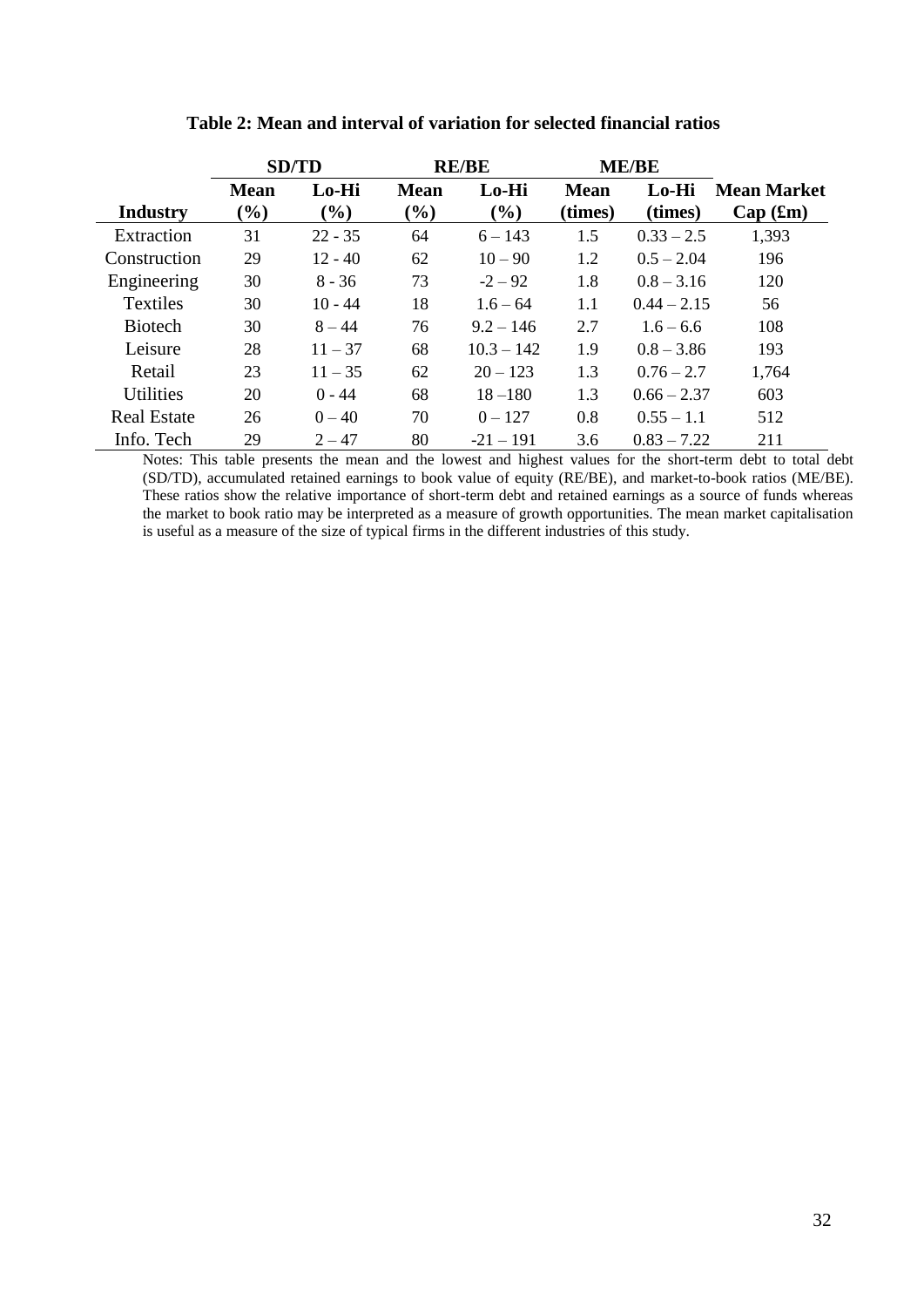## **Table 3: The hypotheses tested**

#### **Hypothesis Central Economic Hypothesis**

H1 UK quoted firms have target capital structure ratios to which they adjust in the long run while in the short run they deviate from these target ratios and in the adjustment process firms employ the securities with the smallest adverse selection costs.

| <b>Hypothesis</b> | <b>Supporting Economic Hypotheses</b>                                                                                                                                                                                               | <b>Definition of Gearing</b><br><b>Ratios to be tested</b> |
|-------------------|-------------------------------------------------------------------------------------------------------------------------------------------------------------------------------------------------------------------------------------|------------------------------------------------------------|
| H2                | UK firms have long-run or total debt to book equity target<br>ratios from which they deviate in the short run. In the<br>adjustment process mature (young) firms employ total debt<br>(book equity).                                | $TD/BE$ ; $TD/(TD+BE)$                                     |
| H <sub>3</sub>    | UK firms have long-run or total debt to total assets target<br>ratios from which they deviate in the short run and in the<br>adjustment process firms employ total debt rather than total<br>assets.                                | TD/A                                                       |
| H <sub>4</sub>    | UK firms have long-run or total debt to market equity target<br>ratios from which they deviate in the short run and in the<br>adjustment process firms employ total debt <sup>*</sup> .                                             | $TDME$ ; $TD / (TD + ME)$                                  |
| H <sub>5</sub>    | UK firms have long-run or total debt to total equity target<br>ratios from which they deviate in the short run. In the<br>adjustment process mature (young) firms employ retained<br>earnings rather than total debt (book equity). | TD/TE;<br>$TD/(TD+TE)$ **                                  |

Notes: This table presents the hypotheses tested for UK firms in the 10 industries. In addition to total gearing ratios (i.e. long-term plus short-term debt in the numerator and denominator), we also tested the equivalent hypotheses employing the long-term gearing ratios (i.e. long-term debt in the numerator and denominator).

\*\*To distinguish between the adjustment speed coefficients of retained earnings and book equity, we decompose these ratios into *TD/(RE+BE)* and *TD/(TD+RE+BE)* respectively.

<sup>\*</sup> This is more of a restriction than a deliberate choice. Firms can influence but not control market values of equity and hence when (total) debt and market equity diverge beyond a certain threshold, the only option firms have to reach the target ratio is to reduce or increase borrowing.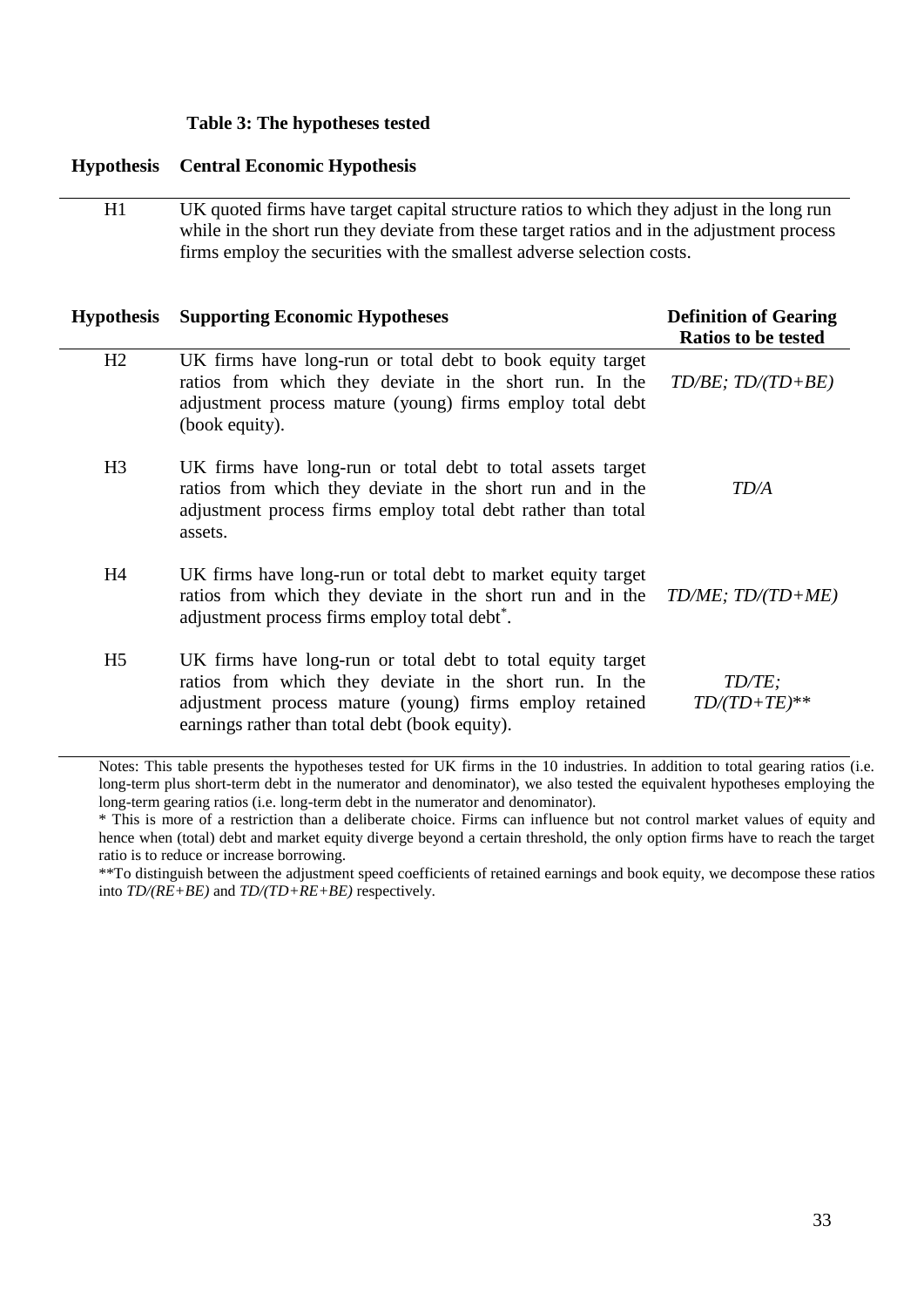|                | <b>Industries</b> |             |                                                                                           |                                 |               |                 |               |                                                       |               |                   |               |                  |                   |                 |               |                                                             |               |                 |                               |                 |
|----------------|-------------------|-------------|-------------------------------------------------------------------------------------------|---------------------------------|---------------|-----------------|---------------|-------------------------------------------------------|---------------|-------------------|---------------|------------------|-------------------|-----------------|---------------|-------------------------------------------------------------|---------------|-----------------|-------------------------------|-----------------|
| <b>Ratio</b>   | <b>Extraction</b> |             |                                                                                           | <b>Construction Engineering</b> |               | <b>Textiles</b> |               | <b>Biotech</b>                                        |               | <b>Leisure</b>    |               | Retail           |                   | Utilities       |               | <b>Real Estate</b>                                          |               | Info. Tech      |                               |                 |
| components     |                   | ATmce       | $\lambda$ max                                                                             | AT <sub>race</sub>              | $\lambda$ max | $\lambda$ Trace | $\lambda$ max | $\lambda$ Trace                                       | $\lambda$ max | $\lambda$ Trace   | $\lambda$ max | $\lambda$ Trace  | $\lambda$ max     | $\lambda$ Trace | $\lambda$ max | $\lambda$ Trace                                             | $\lambda$ max | $\lambda$ Trace |                               | $\lambda$ Trace |
| TD-BE          |                   |             | 16.95 16.51                                                                               | 18.43                           | 6.39          | 8.27            | 15.03         | 18.13                                                 | 8.28          | 11.83             |               | 10.28 12.54 9.49 |                   | 14.51           | 12.07         |                                                             |               |                 | 16.76 10.12 13.73 18.73 22.03 |                 |
| TD-ME          |                   |             | 13.46 18.19 13.89                                                                         | 15.88                           |               |                 |               | 10.64 12.60 10.64 12.60 14.13 18.01                   |               |                   |               |                  |                   |                 |               | 10.25 11.39 14.69 17.55 10.66 13.32 10.25 14.36 19.64 22.38 |               |                 |                               |                 |
| TD-TE          |                   |             | 11.08 17.89 16.62 19.08 11.43 13.80 18.28 26.10 15.94 18.71 10.63 10.70 12.83 17.98 12.00 |                                 |               |                 |               |                                                       |               |                   |               |                  |                   |                 |               | 16.72 10.28 14.66 10.29 16.04                               |               |                 |                               |                 |
| TD-A           |                   |             | 11.48 17.79 16.34 18.81 10.43 13.82 18.01 25.18 8.55 13.07                                |                                 |               |                 |               |                                                       |               |                   |               |                  |                   |                 |               | 10.42 11.82 13.06 18.71 10.92 18.15 17.39 19.09             |               |                 | 11.34 15.58                   |                 |
| TD-TDBE        |                   | 11 02 17 31 | 9.71                                                                                      | 14.55                           | 9.56          |                 |               | 15.82 17.24 25.56 9.56 16.01                          |               |                   | 9.53          | 10.54            | 8.99              | 14.18           | 9.72          | 15.51                                                       | 8.31          | 9.82            | 706                           | -9.59           |
| <b>TD-TDME</b> |                   | 13.62 18.94 | 11.84                                                                                     | 14.40                           | 9.23          | 10.44           | 8.74          |                                                       |               | 14.72 10.74 13.54 | 9.87          |                  | 11.63 12.40 15.19 |                 | - 10.62       | 12.12                                                       | 9.52          | -14.11          | 725                           | 10.93           |
| TD-TDTE        |                   |             | 10.98 17.29 16.35 18.82                                                                   |                                 |               |                 |               | 12.63 15.74 17.22 25.49 10.35 16.47                   |               |                   | 9.09          |                  | 13.93 11.17       |                 |               | 14.23 13.41 19.58                                           | 8.84          | 10.43           | 8.67                          | 12.24           |
| TD-BE-RE       |                   | 24.47 36.78 |                                                                                           | 18.86 27.79                     |               |                 |               | 20.33 31.68 29.48 34.75 21.67 32.15 15.09 30.47 13.41 |               |                   |               |                  |                   | 27.38           | 14.90         | 28.77                                                       |               | 20.38 31.14     | 14.03 27.31                   |                 |

**Table 4: Johansen cointegration test results of gearing ratio components by industry**

Notes: This table presents the results of Johansen cointegration test for the components of different gearing ratios for the ten industries  $\beta_0 + \ln \overline{D}_t + \beta_1 \ln \overline{E}_t + \overline{\epsilon}_t = 0$  (a) and

 $\beta_0 + \ln \overline{D}_t + \beta_1 \ln \overline{BE}_t + \beta_2 \ln \overline{RE}_t + \overline{\varepsilon}_t = 0$  (b). The gearing ratio components (i.e. the sample series in column one) are adjusted for inflation and then the natural logarithm is computed.  $\lambda_{\text{max}}$  and  $\lambda_{\text{Trace}}$  are the Johansen test statistics and the 10 percent critical values are 10.29 and 17.79 for equation (a) and 14.09 and 31.88 for equation (b). Significant statistics are presented in bold.